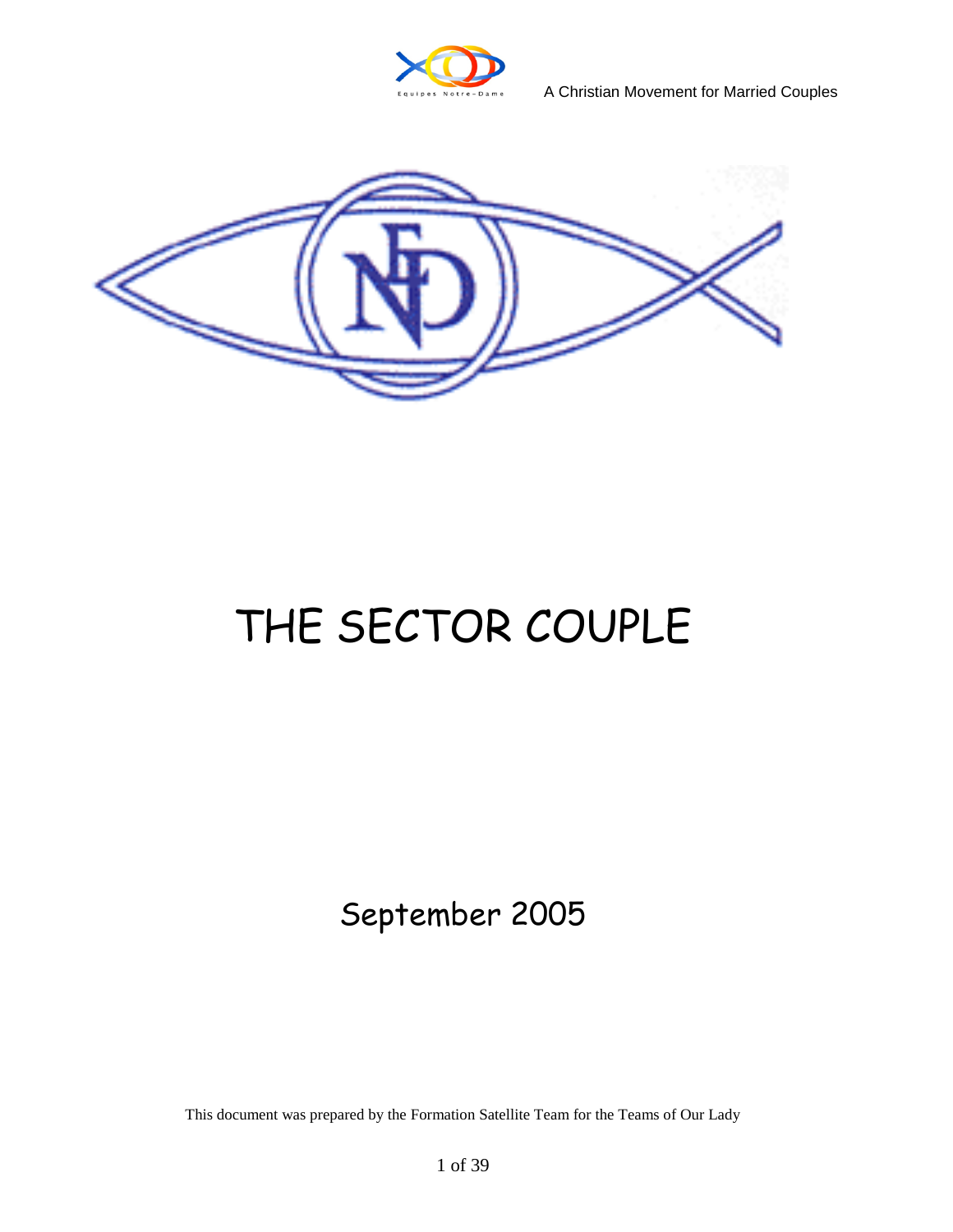

## **Introduction**

*"The teams are grouped in a Sector and the Sectors themselves in Regions; the Responsible Couples of the Regions and Sectors are responsible for the progress of the Teams entrusted to them."* (**The Charter of Teams of Our Lady, 1947)**

This is how the Teams of Our Lady Charter presents the Sector within the structure of the Movement. Following on the Charter numerous documents have been written to define and clarify the roles of the different levels of responsibility and leadership within Teams. The principal documents are:

- \* Responsibility within Teams of Our Lady, ERI, May 1993;
- Guide of Teams of Our Lady, ERI, May 2001;
- \* Exercise of Collegiality, ERI, 2002;
- Call to service within Teams, ERI, 2004

In the light of the evolution of the Movement and the changes in society, the Movement considered it appropriate to set up Satellite Teams to help bring a vision better adapted to its mission and to its way of exercising the responsibilities to which the Lord and the Movement are calling both couples and individuals.

The documents mentioned above have inspired the drafting of this new document "THE SECTOR COUPLE" The principal aim of this document is to guide and enlighten those couples who will become responsible for a Sector. At the outset of their responsibility, it will provide the elements which the couple will need in order to deepen the spirituality of their mission, to better understand their role, and to organize their Sector in an efficient way.

We are conscious of the difficulty of making this document fit for use internationally. The principles and guidelines to describe this service are presented as orientations implicit in the commitment of the Sector Couple. However, in practice, care will be taken to respect the culture, the mentality and sensibility of each country.

In this way internationality is preserved in the principles and the orientations, but flexibility, suppleness and adaptability are sought in order to ensure a better exercise of responsibility and collegiality.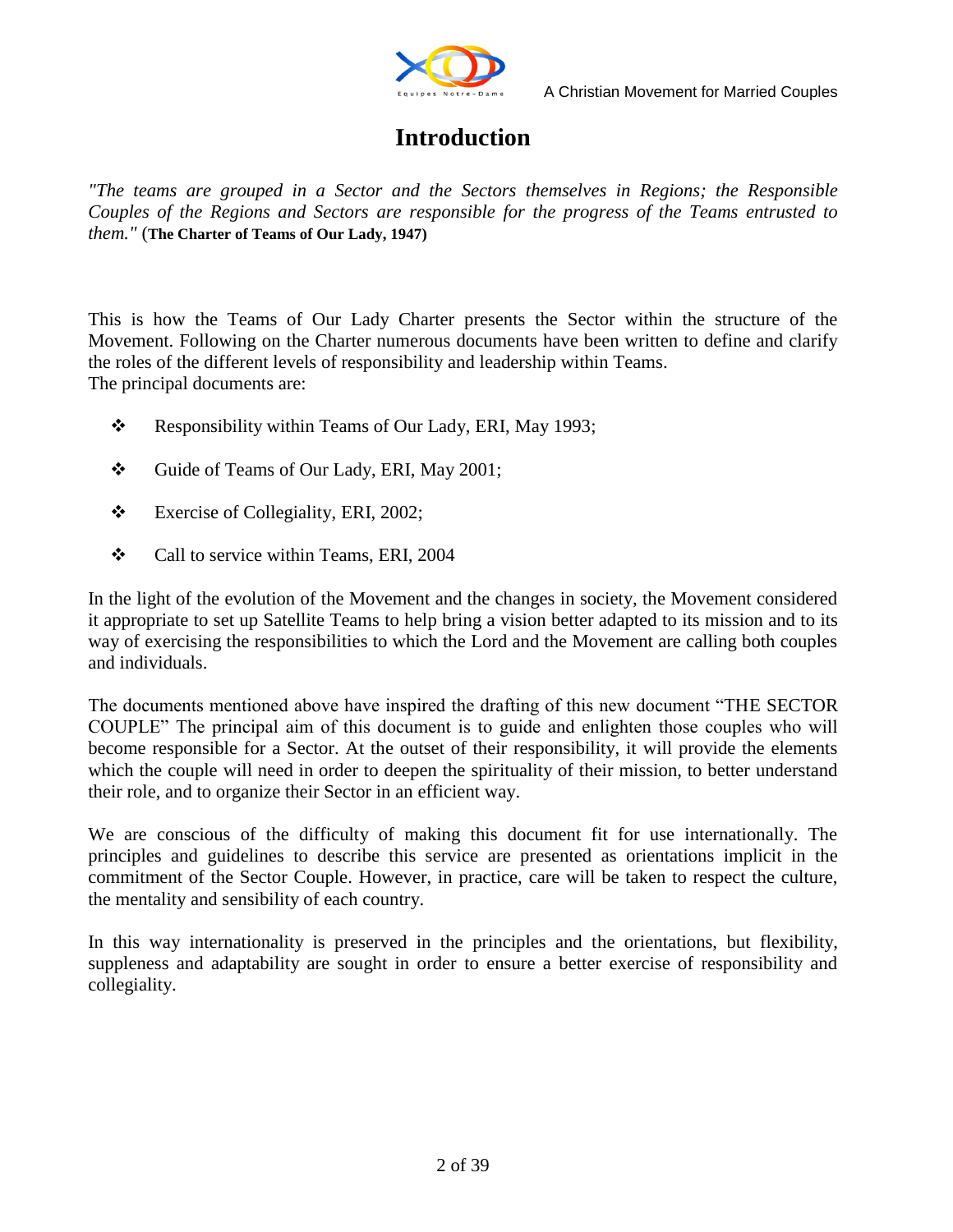

## TABLE OF CONTENTS

| Introduction | $1/39 - 2/39$ |
|--------------|---------------|
| Contents     | $3/39 - 5/39$ |

## **Chapter 1 - The Sector**

| 1.1.0 | Description of a Sector                            | 6/39 |
|-------|----------------------------------------------------|------|
| 1.1.1 | The Sector                                         | 6/39 |
| 1.1.2 | The place of the Sector within the Movement        | 5/39 |
| 1.1.3 | The Importance of the Responsibility of the Sector | 5/39 |
| 1.1.4 | The Mandate                                        | 6/39 |
| 1.1.5 | The Call and Appointment                           | 3/39 |
| 1.1.6 | Call to service                                    | 6/39 |
| 1.1.7 | The Length of the Mandate                          | 6/39 |
| 1.2.1 | The Sector Couple                                  | 6/39 |
| 1.2.2 | The collegiality in Teams                          | 7/39 |
| 1.2.3 | The Exercise of Responsibility                     | 7/39 |
| 1.3.0 | The Sector Team                                    | 7/39 |
| 1.3.1 | The Reason behind a Sector Team                    | 7/39 |
| 1.3.2 | Building a Sector Team                             | 8/39 |
| 1.3.3 | The Functions of the Sector Team                   | 8/39 |
| 1.4.1 | The Spiritual Counsellor                           | 8/39 |
| 1.4.2 | The Life of the Sector Team                        | 9/39 |

## **Chapter 2 - Sector Services**

| Services of Introduction    | 10/39 |
|-----------------------------|-------|
| Promotion / Expansion       | 10/39 |
| Information                 | 10/39 |
| Piloting                    | 11/39 |
| <b>Liaison Services</b>     | 11/39 |
| Spirit of Liaison           | 11/39 |
| The Liaison                 | 12/39 |
| Types of Liaison            | 12/39 |
| <b>Development Services</b> | 12/39 |
| <b>Support Services</b>     | 13/39 |
| The Secretariat             | 13/39 |
| <b>Sector Treasury</b>      | 13/39 |
| The Sector Newsletter       | 14/39 |
| The Links with the Region   | 14/39 |
|                             |       |

## **Chapter 3 - Assuming the Sector Responsibility**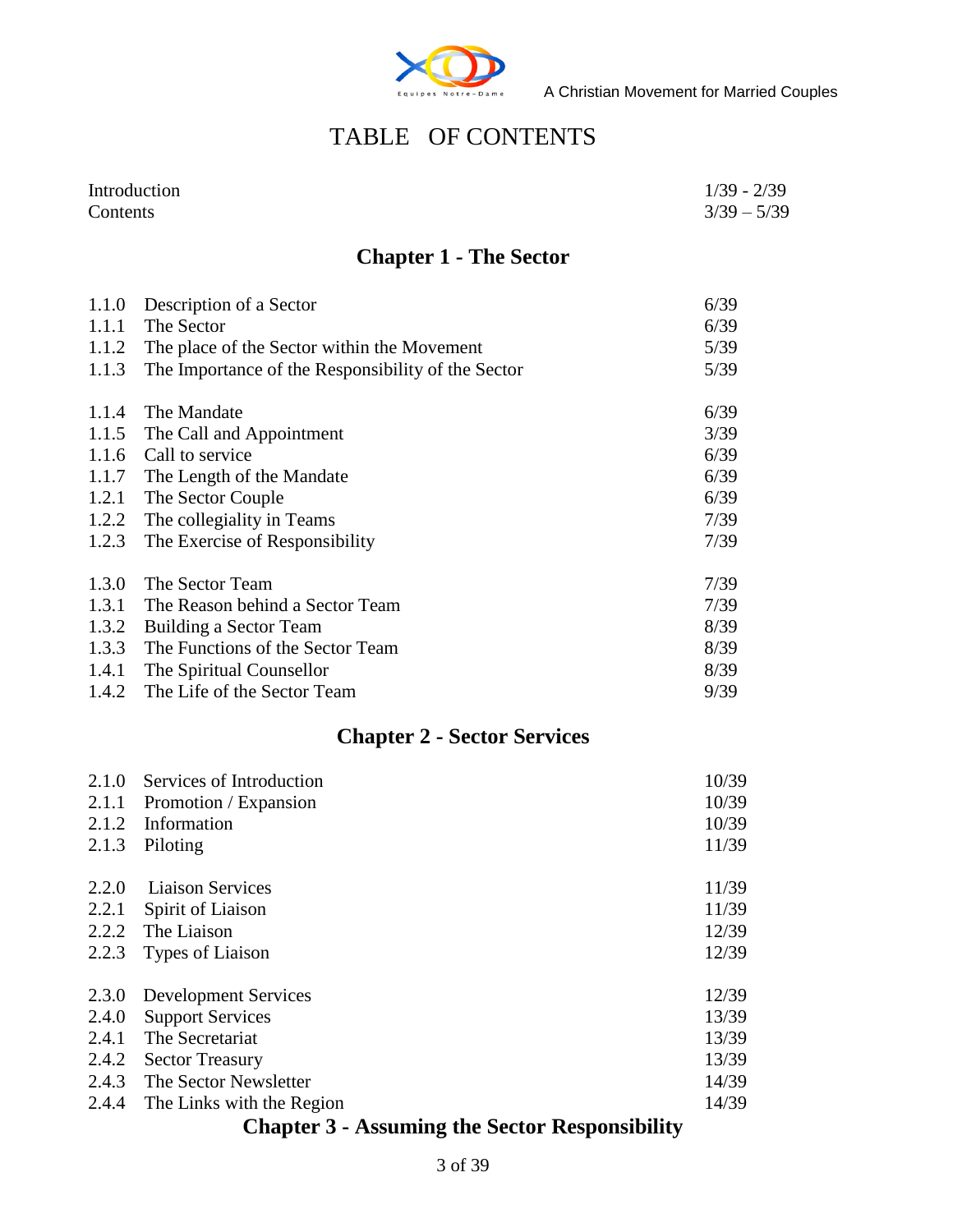

| 3.1.1 | <b>Evangelical Attitudes</b>                      | 15/39  |
|-------|---------------------------------------------------|--------|
| 3.1.2 | A Call                                            | 15/39  |
| 3.1.3 | An Answer                                         | 16/39  |
| 3.1.4 | A Service                                         | 17//39 |
| 3.1.5 | A Mission                                         | 18/39  |
| 3.2.1 | Human attitudes                                   | 18/39  |
| 3.3.0 | How to Prepare for the Responsibility of a Sector | 19/39  |
| 3.3.1 | On a Spiritual Level                              | 19/39  |
| 3.3.2 | On the Management Level                           | 19/39  |
| 3.3.3 | The Training Sessions                             | 20/39  |

## **Chapter 4 - The Role of the Sector Couple**

| 4.1.0 | The Team of the Sector                              | 21/39 |
|-------|-----------------------------------------------------|-------|
| 4.1.1 | To Animate                                          | 21/39 |
| 4.1.2 | To Liaise                                           | 22/39 |
| 4.1.3 | Training                                            | 22/39 |
| 4.1.4 | <b>Organization of Sector Activities</b>            | 23/39 |
| 4.1.5 | Promotion                                           | 23/39 |
| 4.2.0 | Relations with the Movement                         | 24/39 |
| 4.2.1 | Sector Accountability with the Movement             | 24/39 |
| 4.2.2 | At the Regional level                               | 24/39 |
| 4.2.3 | The International Level                             | 25/39 |
| 4.3.0 | <b>Relations with Church and Society</b>            | 25/39 |
| 4.4.0 | Relations with "Small Sectors" and "Isolated Teams" | 26/39 |
| 4.4.1 | <b>Small Sectors</b>                                | 26/39 |
| 4.4.2 | <b>Isolated Teams</b>                               | 26/39 |

## **Chapters 5 - The Functions of the Sector Couple**

| 5.1.0 | Management                                     | 28/39 |
|-------|------------------------------------------------|-------|
| 5.1.1 | Management in TOOL                             | 28/39 |
|       | 5.1.2 The Collegial Approach                   | 29/39 |
|       | 5.1.3 The Principles of Collegiality           | 29/39 |
| 5.1.4 | The Fruits of Collegial Responsibility         | 30/39 |
|       | 5.1.5. Note to assist animation and evaluation | 30/39 |
| 5.2.0 | Coordination of the Sector Team                | 32/39 |
| 5.3.0 | Animation and bringing life to the Sector      | 32/39 |
|       | 5.4.0 Mobilization of Team Members             | 32/39 |
| 5.5.0 | Passing on the Responsibility of a Sector      | 33/39 |
| 5.5.1 | The Succession of the Sector Couple            | 33/39 |
|       | 5.5.2. Transition to a New Sector Couple       | 34/39 |
|       |                                                |       |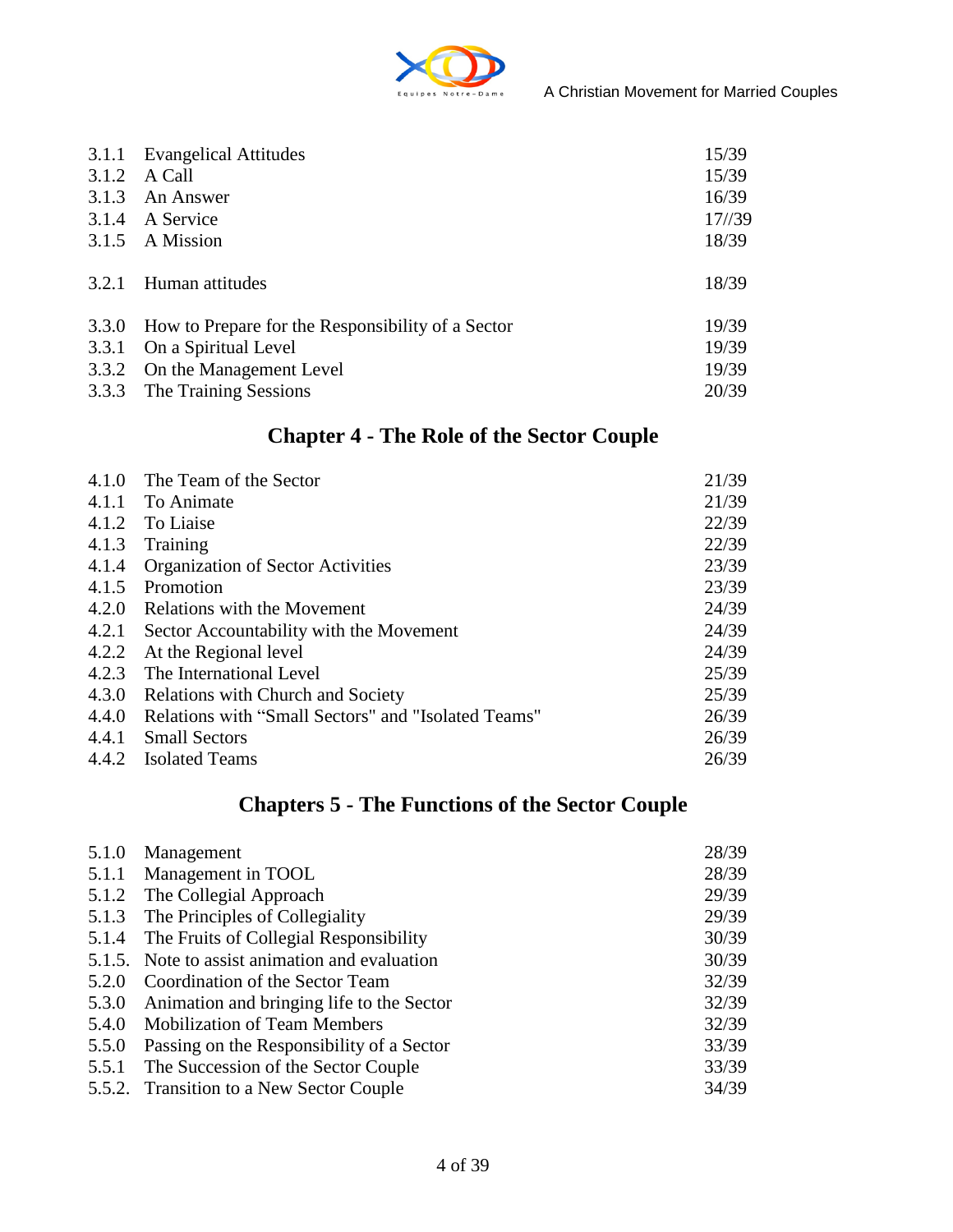

## **Chapter 6 - Regular Sector Activities**

|            | 6.1.0 Defining the Role                                      | 35/39 |
|------------|--------------------------------------------------------------|-------|
|            | 6.2.0 The Meetings of the Team Responsible Couples $(R.C.s)$ | 35/39 |
|            | 6.2.1 Objectives of these Meetings                           | 35/39 |
|            | 6.2.2 Proposed Agenda for the Meetings                       | 36/39 |
|            | 6.3.0 Meetings with All the Team Couples of the Sector       | 36/39 |
|            | 6.4.0 Practical Advice                                       | 36/39 |
| Conclusion |                                                              | 38/39 |
| References |                                                              | 39/39 |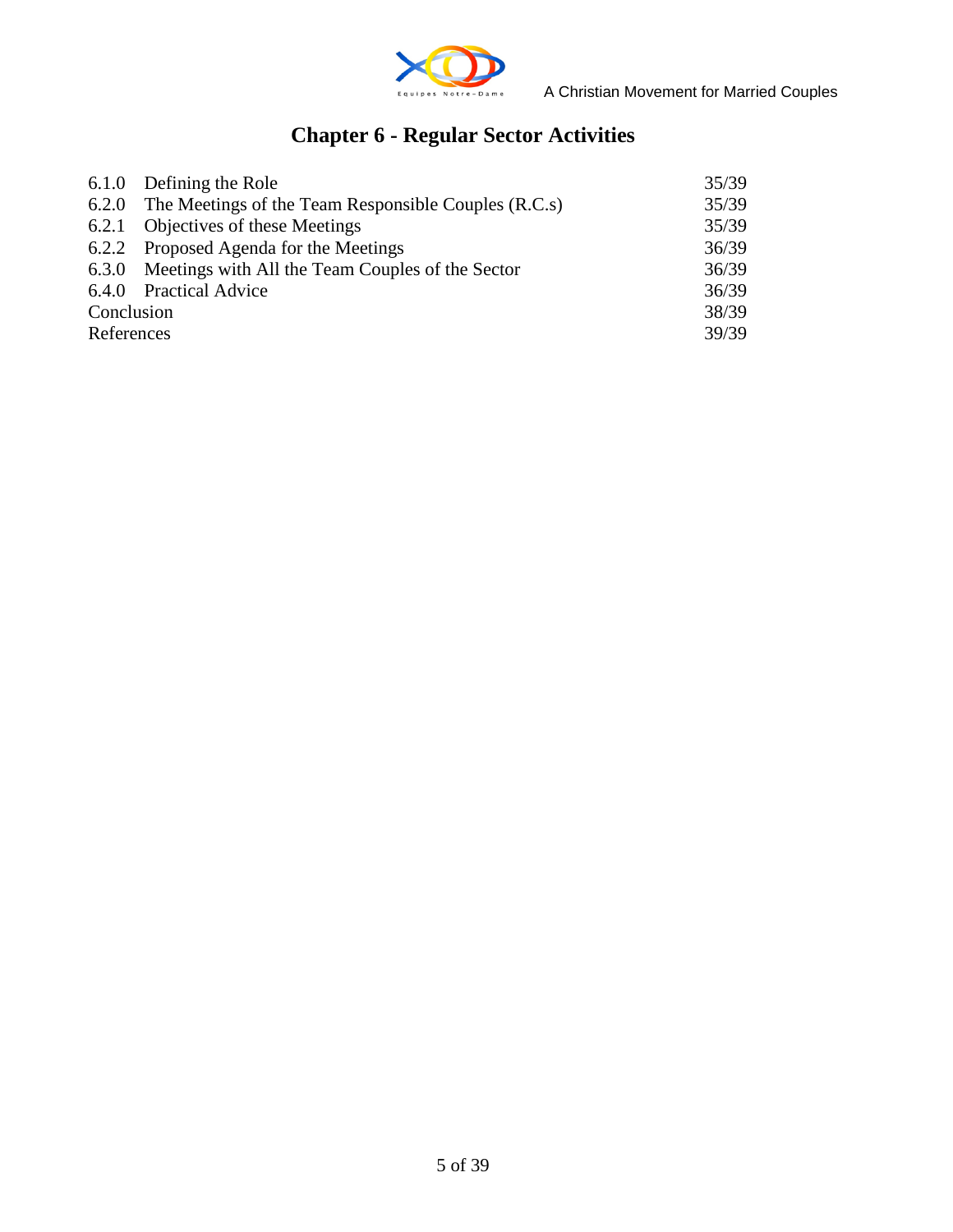

## **CHAPTER 1**

#### **1.1.0. Description of a Sector**

*"The Sector is a community of teams who desire to help each other travel together. It is usually a geographical unit made up of approximately 5 to 20 teams, allowing for direct communication and meeting of others, and grouping enough couples to ensure a critical mass. It constitutes the most essential community for the life of teams*." **(Positions of Responsibility in TOOL, May 1993, p12)**

#### **1.1.1 The Sector**

The Sector is a group of Teams within which the Team members are called to offer their talents and their gifts in accordance with the charisms and availability of the couples called to serve in the Movement. More than the structure in place, it is the individuals who weave the bonds of membership and who circulate the life of the Movement.

#### **1.1.2 The Place of the Sector within the Movement**

The Sector is at the heart of the organization and development of the movement. Its relatively small size allows the Sector Couple to get to know each team's responsible couple (R.C.) and most of the team members personally, which is indispensable for the life of the Movement.

The principal role of the Sector is therefore to ensure a dual link, between the Teams in the Sector and between those Teams and the Movement. Without the Sectors, no life would be transmitted to the team members; the Teams would dry up and fall apart.

#### **1.1.3 The Importance of the Responsibility of the Sector**

After piloting, the individual Team becomes autonomous, and through the Sector Couple, the Sector is the first link which will create the bond with the other Teams in the Sector, and with the Movement. The Sector, accordingly, is the first entity to which the Team will be grafted in order to ensure its vitality. For the base Teams it is the most important responsibility in the Movement. The life of the Team Members and their membership of the Movement are entrusted to the Sector Couple and the Sector Team.

It is extremely important to clarify the responsibility of the Sector Couple so as to facilitate their mandate which is, above all, to imbue the Teams of the Sector with the life of the Teams of Our Lady and to ensure that that life will be faithful to the charism of the Teams of Our Lady.

Each Team is an authentic Christian Community. The Sector is the first rung of the community formed by the whole of the Movement of the Teams of Our Lady. *"The Sector is a community of Teams wanting to travel together with mutual help along the way (....) It forms the most essential community for team life,"* **(Responsibility within Teams of Our Lady, ERI, May 1993)**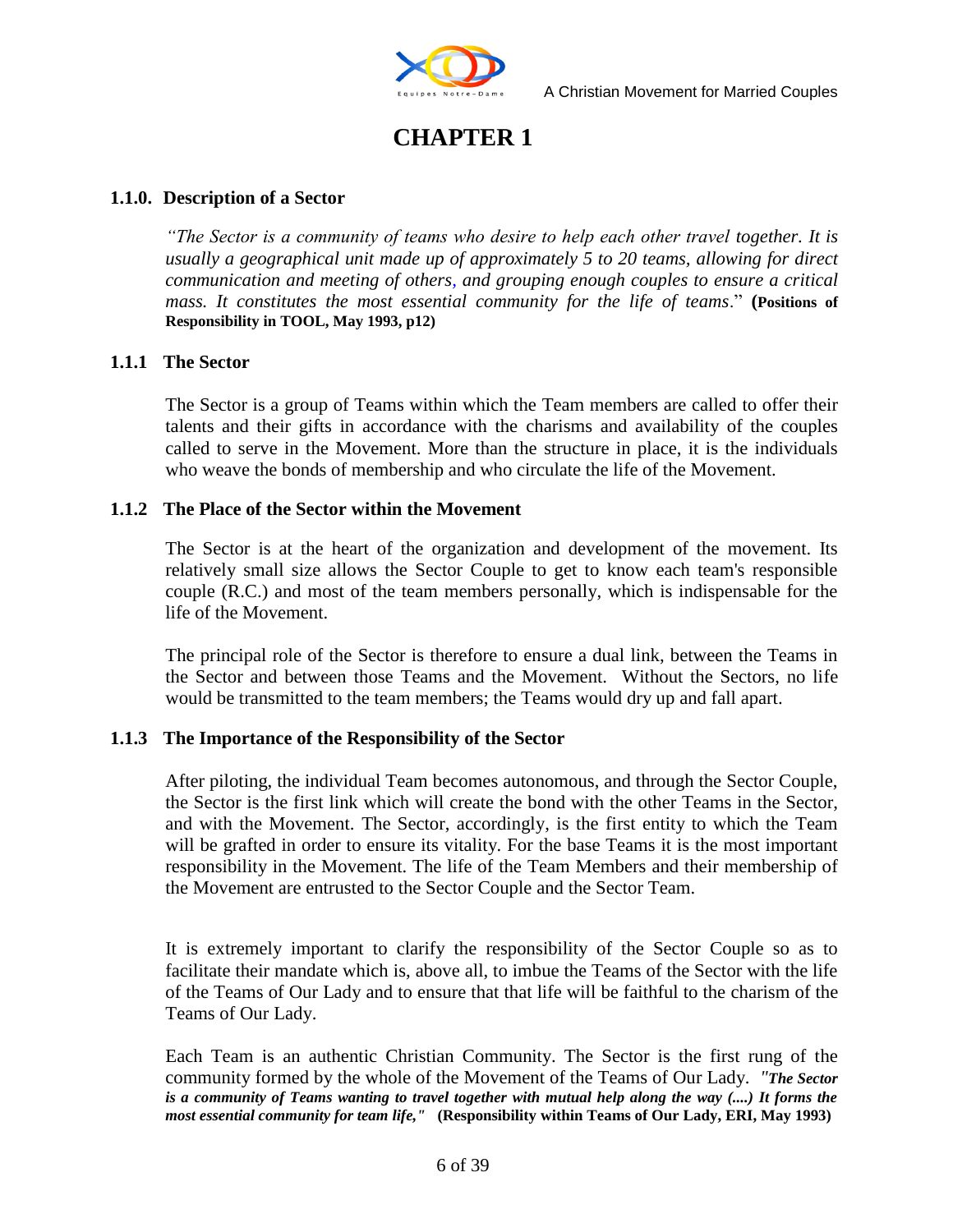

#### **1.1.4 The Mandate**

*"The responsibility of a sector is assigned by the Movement to a couple called Sector Couple supported by a Sector Team. This team is made up of a few couples a priest and the spiritual counsellor of the Sector."* (**Teams' Guide, ERI, May 2001, p.33)**

#### **1.1.5 The Call and Appointment**

Each region has its own method for calling and appointing its Sector Couples. The call is determined by a collegial process while the appointment is the responsibility of the Regional Couple.

*"All responsibility in Teams is a service. The Movement isn't structured upon the principles of political democracies. We are not "at the service" as we have not submitted our candidacy, undertaken a campaign with a program nor elected by a majority. We have been called, not upon our own merits, but because the Lord looked upon us."*

#### **1.1.6 Call to service in Teams, ERI, 2004)**

This official recognition enhances the importance of this responsibility and looks as a "**sending for mission (Luc 9, 1-6)".**

#### **1.1.7 The Length of the Mandate**

The mandate of a Sector Couple is for three years: *"Their duration of service is for three years. The Sector Couple is called to serve by the Regional Couple" Teams' Guide, ERI, May 2001, p.33*

#### **1.2.1 The Sector Couple**

The responsibility of the Sector is borne by **both spouses**. Together they put their abilities, their gifts, their talents and their charism at the service of the Sector. The Sector Couple must possess a good knowledge of the Movement. That is why the couple is strongly recommended to attend a training session devoted to this particular service. If the couple has been unable to attend such a session, the Regional Couple may appoint them while strongly advising them to attend a session at the earliest opportunity. Throughout the whole of their mandate they will have the support of the Regional Couple in discerning the needs of their Sector.

The Sector Couple must take both a general and a particular view of their Sector. They must be aware of the needs felt and expressed and of the problems being experienced by the Teams and by the members of a Team. They must know what resources can be called upon to help them resolve whatever difficulties are encountered.

The activities of the Sector Team are the responsibility of the mandated couple working collegially with the Sector Team. The Sector Couple is accountable to the Movement for its decisions and for carrying them out.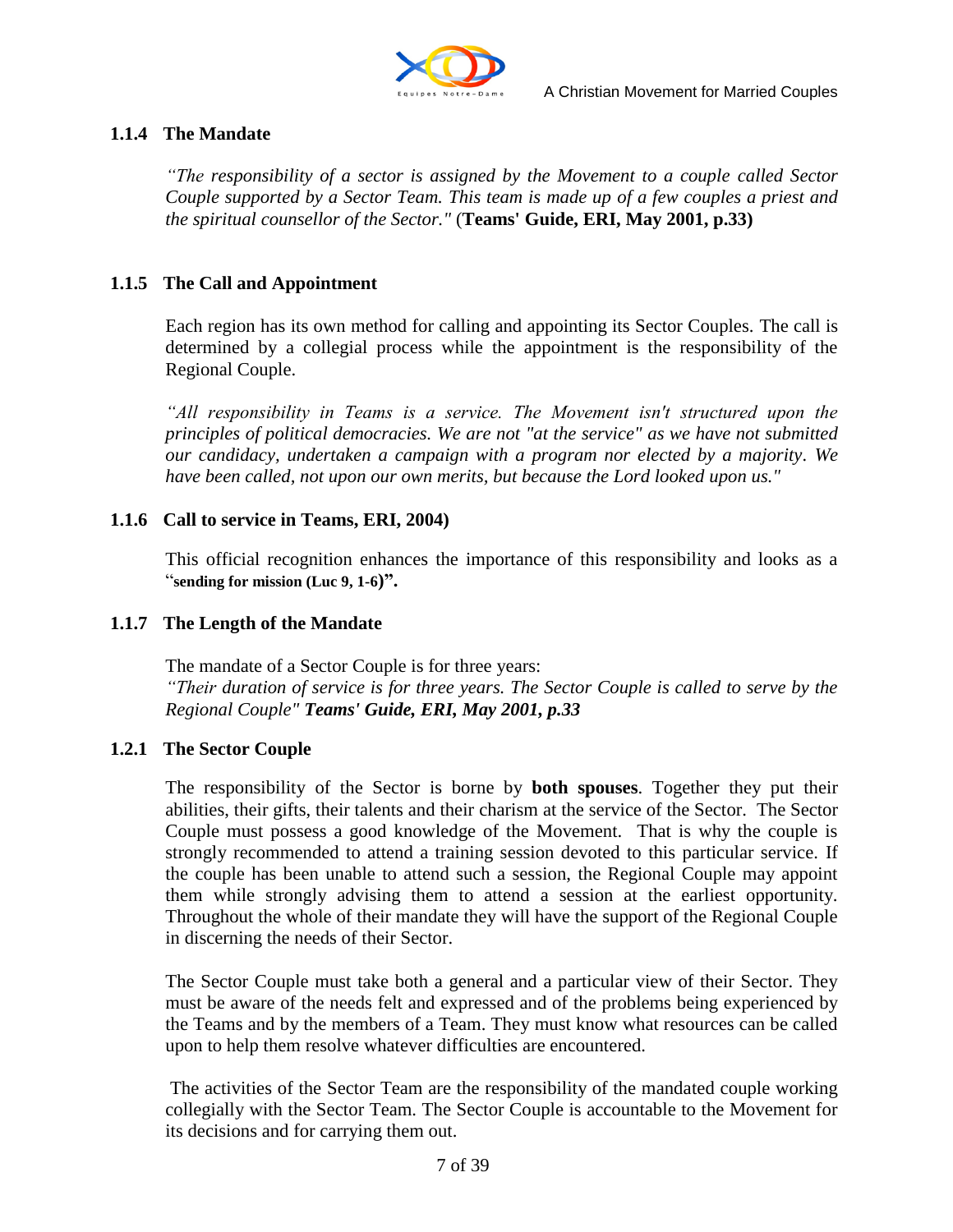

*"When the collegial process cannot reach a consensus and when solicited by the sector team, the sector couple must make their final decision in their soul and conscience, in view of their responsibility. But this must be undertaken in prayer, in close union with the Spirit and in a spirit of service."*

#### **1.2.2 The exercise of collegiality in Teams of Our Lady, ERI, 2002, p.11**

The Sector Couple must be concerned about the spirit and progress of the Teams. In addition, they must watch over the growth of the conjugal spirituality of the Team members in the Sector who are entrusted to them. The Sector Couple and the Sector Team must look after the progress of the Teams in the Sector so as to ensure that the Team members derive the greatest possible benefits from the Movement in which they have put their confidence and in this way be witnesses of the Lord.

#### **1.2.3 The Exercise of Responsibility**

The exercise of their responsibility by the Sector Couple is founded on the notion of service. They develop the practice of collegiality with their Sector Team, relying on certain well tried working principles:

- Fostering trust and friendship;
- Discovering the gifts of each member and putting these at the service of the Sector Team;
- Guiding the Sector Team through reflection, study and discussion allowing for the free expression of everyone's ideas;
- Acting in fraternal charity working toward consensus in decision making. "*The Exercise of Collegiality, Teams, May 2001"*

#### **1.3.0 The Sector Team**

#### **1.3.1 The Reason behind a Sector Team**

The sharing of tasks is not the primary reason for the Sector Team. *Co-responsibility and Collegiality* encourage the involvement of all team members, the members being mutually enriched by the diversity of opinions, reflections, gifts and talents of the couples making up the Sector Team. The leadership of the Sector Team is primarily a spiritual one attentive to the Spirit. To be attentive to the Spirit, which entails praying, and exchanging views and ideas in a fraternal spirit that is open and humble, it is preferable not to be alone. It is only through this prayerful and collegial reflection that a true discernment is made possible.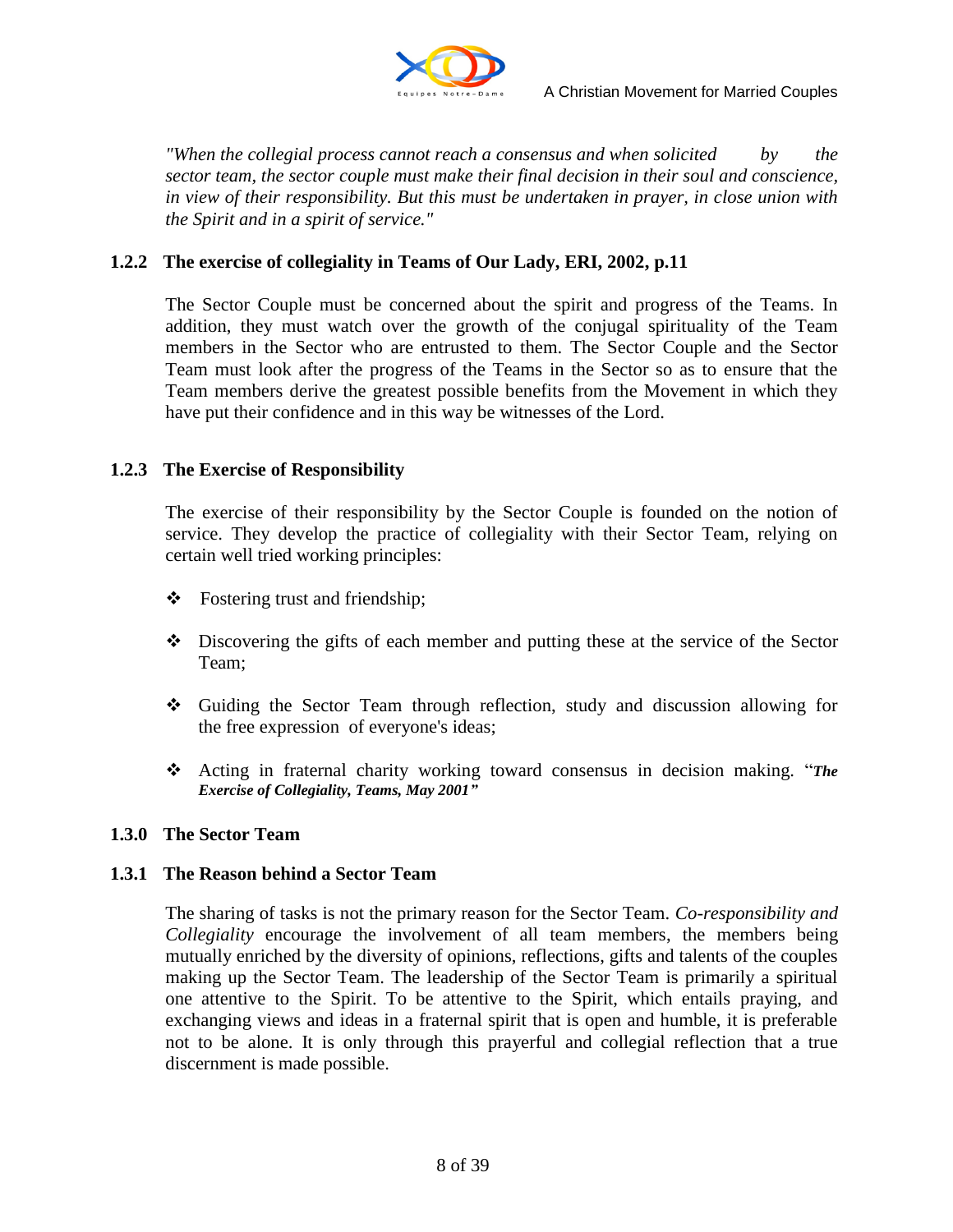

#### **1.3.2 Building a Sector Team**

There are many ways of creating a Sector Team. There is no general rule for its formation because the local situation and circumstances vary. However, experience has shown that to work well it should not be too large.

Its composition depends, to a considerable extent, on the needs and characteristics of the Sector itself, and on the procedures which obtain in the Region. At the same time, the members should complement each other so that they can work together responsibly in a spirit of collegiality.

A basic team should never become a Sector Team. It is preferable to take care that the Team represents the various age groups of the Sector.

All the members of the Sector Team are encouraged to include the spiritual support of the Sector in their prayers. Since the Intercessor movement is not officially part of the Teams' Movement, the Intercessors can be asked for their spiritual support. In this way, the Intercessors will pray that the Holy Spirit may accompany, enlighten and guide the Sector Team in the exercise of its responsibility.

#### **1.3.3 Functions of the Sector Team**

The following functions are listed in the **Guide of Teams (May 2001)**:

- Spiritual support;
- Liaison;
- ◆ Organization of activities; and
- Spread of the Movement.

#### **1.4.1 The Spiritual Counsellor**

The Spiritual Counsellors" for the Sector is the priest who advises the Sector Couple and the Sector Team. After consultation, he is chosen by the Sector Couple.

As the title clearly indicates, he advises the Sector Team. Particularly he assists in keeping Teams open to and in communion with the Church. The Sector Team includes him in their discernment, important decisions and activities.

It is important to keep him informed of the details of the Sector. He helps the Sector Team to consider problems in the light of the Gospel. The spiritual support of the Sector is enriched by his presence at the Sector Team meetings and Sector activities. His contribution is particularly important when retreats and enrichment and formation sessions are planned.

In collaboration with the Sector Couple, he will prepare meetings with the Spiritual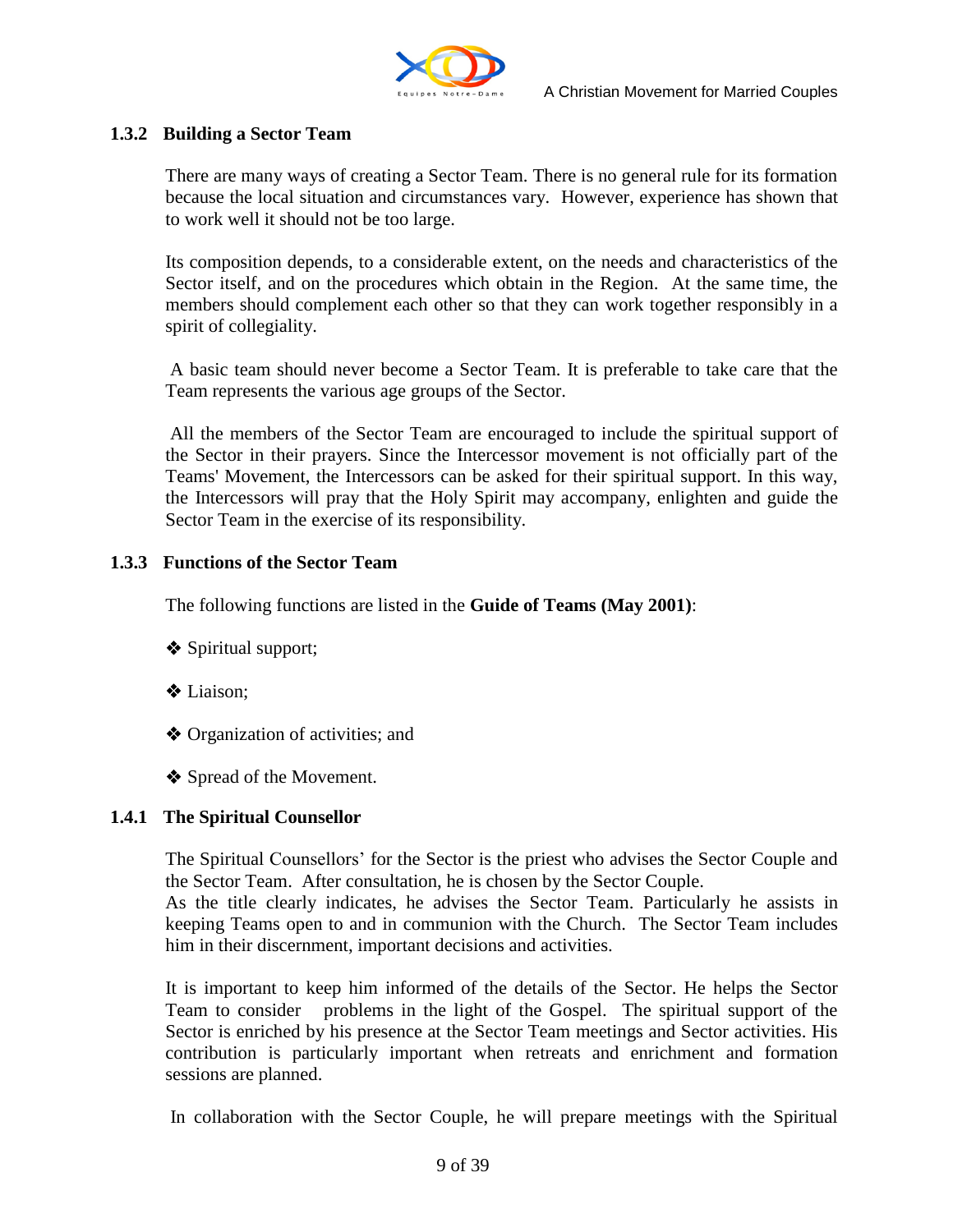

Counsellors"" of the Sector teams and will be available to the Spiritual Counsellors"" of the Sector who might need his advice, encouragement or discernment. In addition, his advice and help can facilitate contacts with the hierarchy and clergy. "*The Priest, Spiritual Counsellor in Teams, ERI, 1993"*

#### **1.4.2 The Life of the Sector Team**

The life of the Sector is, in the first place, supported by prayer. At the meetings, there is a danger of giving too much importance to questions of organization and not taking enough time to allow oneself to be moved by the inspiration of the Holy Spirit. It is a question of arriving at a balance between prayer and action.

Friendship, brotherly love and mutual trust greatly simplify the life of a Sector Team. Being a member of such a Team is very different from being a member of a base Team. The latter exists for your couple, and your fellow members; the former is there for the service of the Sector and the Movement. The latter is a long term affair; the former is temporary for a particular task.

Finally, it is a life of service," Your Sector Team will meet periodically to meet the needs of the Sector." *Team Guide, May 2001***"**

After a time of prayer, there is a sharing on the tasks and the commitments of the Sector Team members. Then some time is devoted to getting to know the Teams in the Sector. Their problems are always discussed with discretion. There is no shortage of concrete questions: activities to prepare, Sector days, meetings to organize, information to be distributed, Teams to be completed and to be created, animation etc.

Formation is a very important aspect of the life of the Sector. In close collaboration with the Spiritual Counsellor, the Sector Couple will, each year, attend to establishing a plan relating to formation, principally with reference to the spirit of service which should infuse the life of the Sector Team. For this, the Spiritual Counsellor, at each meeting, will give a short commentary relating to the plan which has been established. The discussion and exchange with the Spiritual Counsellor are an integral part of the formation.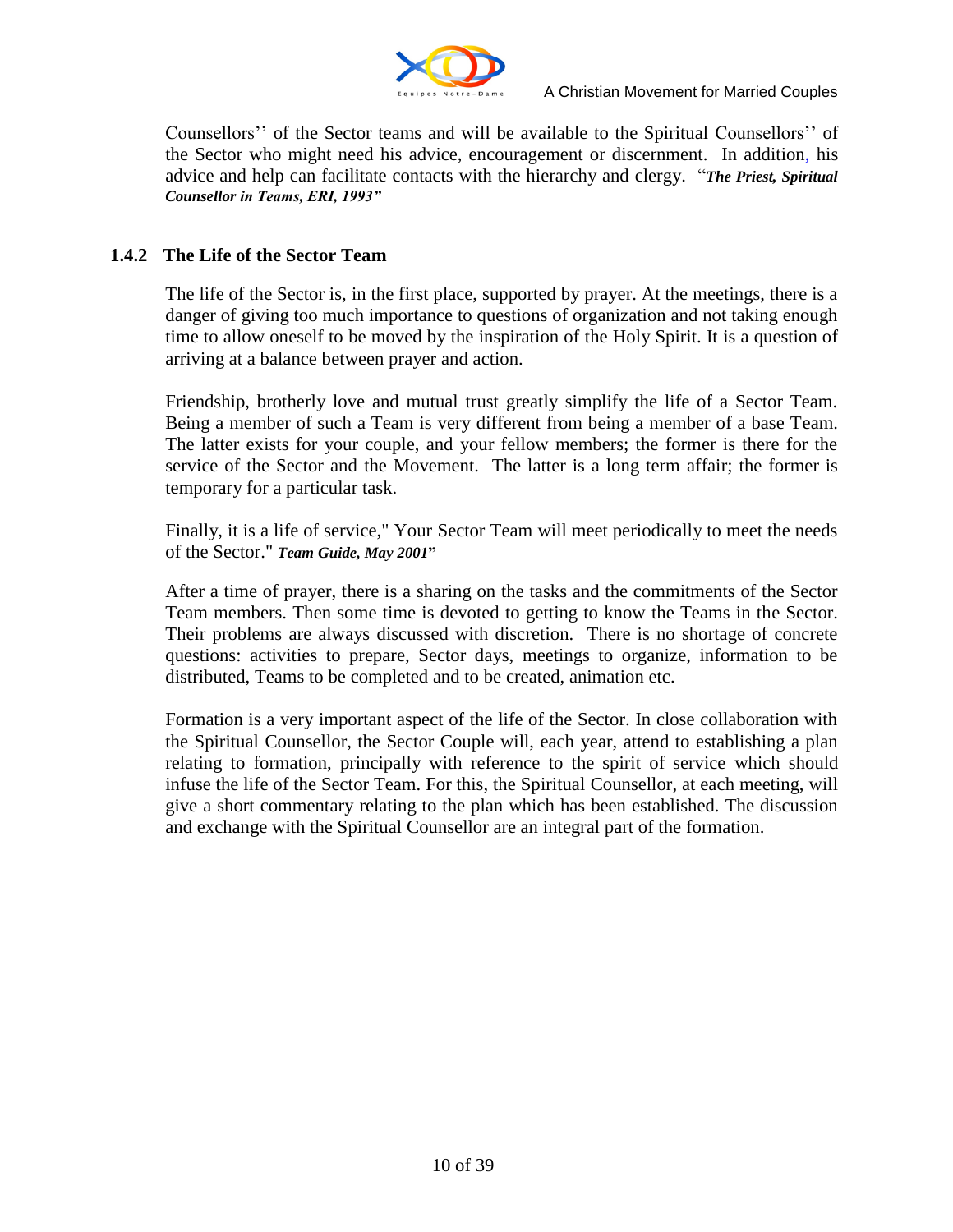

## **CHAPTER 2**

#### **SECTOR SERVICES**

#### **2.1.0 Services of Introduction**

All the services involved with recruitment and formation of new Teams are grouped under this heading and include:

- $\div$  Promotion / expansion:
- Information; and
- Piloting.

#### **2.1.1 Promotion / Expansion**

The aim of promotion is to make known to couples God's marvellous plan for Human Love:

#### **Christian marriage is a path to love, happiness and holiness**.

The aim is also to make the Movement known:

- to married Christians; and
- $\triangle$  to couples preparing for the Sacrament of Marriage

Moreover, it may also help to lead Christian marriage, co-habiting couples who are searching to deepen their plan of life together, through an adapted and specific process, separate from that of the Teams of Our Lady.

The Movement of Teams of Our Lady is promoted to a very wide range of people; to all levels of the local Church and Diocese, to organizations which work for couples and family. Every Sector Team should draw up plans for promotion and expansion.

There are different ways of making the Movement known:

- a) Person to person
- b) Speaking to groups
- c) Spreading the word in parishes etc.

No way is more important than any other. Sector Teams should be open to making use of the most appropriate way, taking into account the particular circumstances in their Sector.

#### **2.1.2 Information**

This is the stage which follows promotion (expansion).

It consists in explaining the background of the conjugal spirituality proposed by the Teams of Our Lady. It is addressed to couples who have already shown an interest and are seeking a way to develop their spirituality.

There may be just one couple for an information meeting, or a group of couples.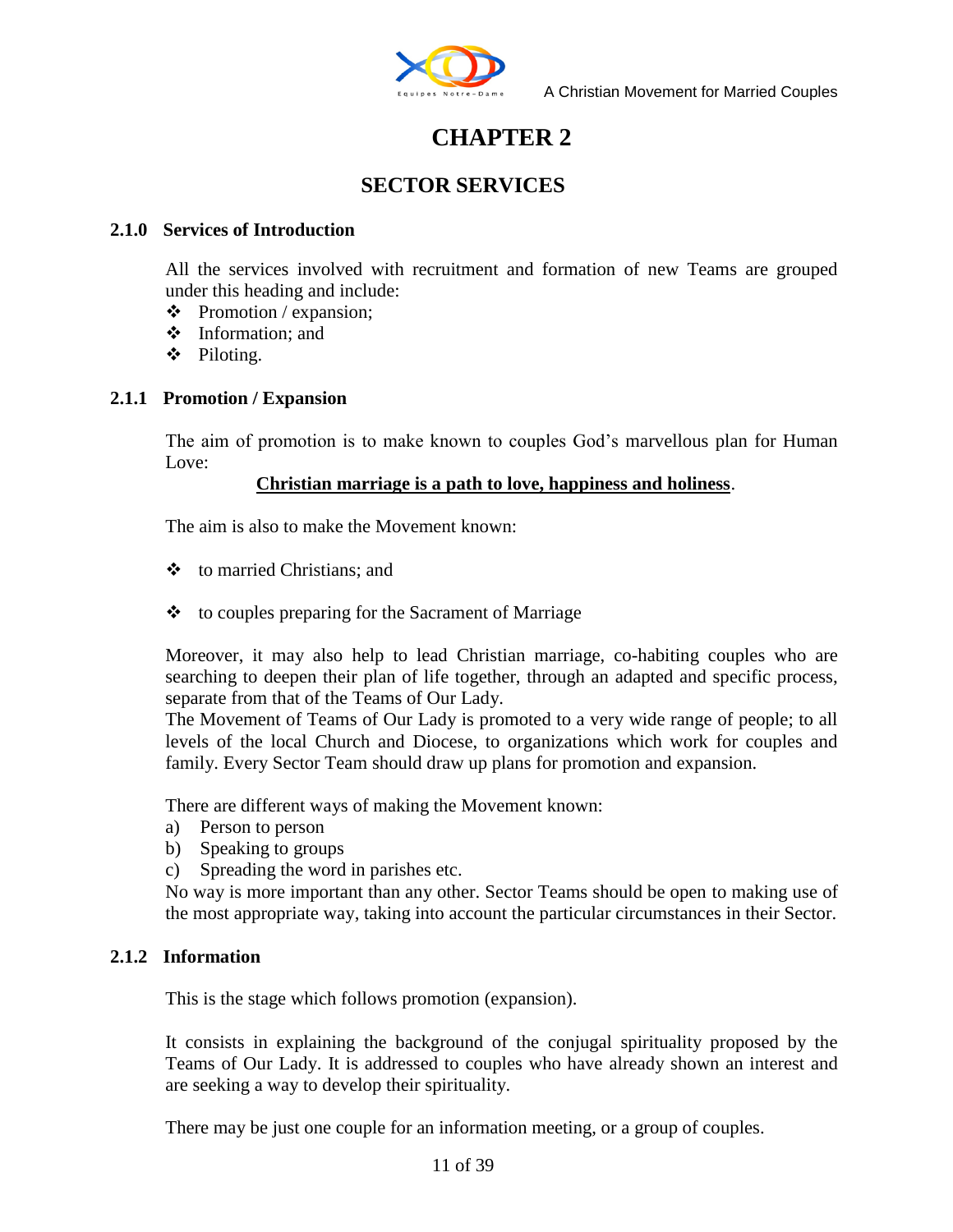

#### **2.1.3 Piloting**

When a new team is formed, the Sector selects a pilot couple who will stay with the Team during the piloting period so as to make it capable of carrying on its own after the piloting is finished.

The Sector Couple will ensure that the following important points are borne in mind:

- $\triangleright$  It is the Lord who brings them together and not some affinity between the couples;
- $\triangleright$  The aim pursued by a Team is to commit themselves to seeking human and spiritual growth through conjugal spirituality;
- $\triangleright$  Propose an attainable ideal. In particular, the Endeavour's are a means of gradual progress and not objectives to be attained immediately. The couples should be both reassured by the progress they have made and anxious to advance beyond where they are; and
- $\triangleright$  The spirit should always prevail over the letter of the law.

When the piloting has finished, the Sector Couple will provide the Team with support and a link. The Sector will define the nature of the liaison required to create this link and to safeguard the Team"s fidelity to the Movement and to its teaching.

#### **2.2.0 Liaison services**

These services are essentially services of liaison with the Teams in the Sector.

#### **2.2.1 The Spirit of Liaison**

The need for a liaison couple became apparent very early in the development of Teams of Our Lady. It was no longer possible for Father Caffarel, or the leaders of the Movement, and eventually the Sector Couples, to maintain a close link with each Team. The aim of liaison is to promote communication and ensure that all of the Teams are closely linked firstly to the Movement, but also to each other. The Charter tells us:

*"Although very useful, the Monthly Letter is not sufficient to ensure that the ties between the leaders of the Movement and all the Teams be as close and as fruitful as possible. Each team is cared for by a Liaison Couple. The Liaison Couples are each responsible for about five teams. The frequent contacts of the Liaison couples with the leaders of the Movement enable the leaders to pass on their directives and, at the same time, stay informed of the wishes and needs of the Teams. In this way, the Teams are linked to the leaders of the Movement by bonds of mutual understanding and not purely by administrative functions*". (**The Charter of Teams 1947 p. 14)**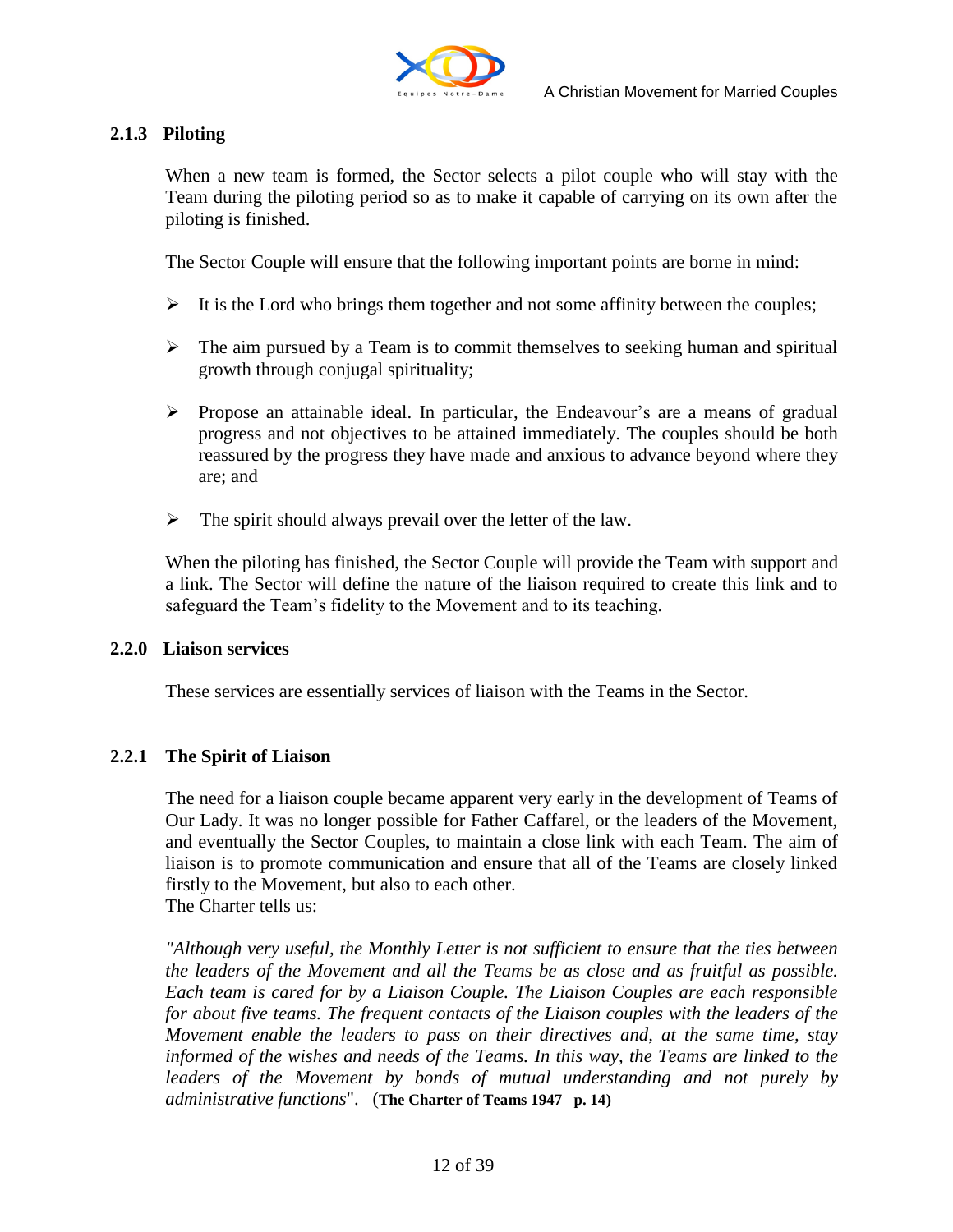

#### **2.2.2 The Liaison**

For the base team, the liaison is an appreciation, objective, neutral and fraternal by a visiting couple, which permits the Team to see how it is really working and which shows them the benefits which can be reaped if they remain faithful to the particular charism of the Teams of Our lady and to its methods. In addition, the Liaison Couple reminds the Team of the advantages of remaining united to the other Teams in the Sector and of participating in its activities and of accepting to observe the priorities of the Movement.

The liaison is a service to be provided to each base Team and equally a service to be provided to the Sector. It enables the Sector to get to know the vitality of the base Teams, their needs and difficulties, and in the light of them to plan the Sector activities, and the sessions of formation and enrichment.

The many forms which liaison can take enable the task to be simplified and made attractive and desirable. The function is filled by a couple or by other ways appropriate to the local situation.

The liaison establishes horizontal links between the base Teams and vertical links with the Sector Couple and the leaders of the Movement.

#### **2.2.3 The Types of Liaison**

The choice of types of liaison calls for judgment on the part of the Sector Couple. Some of the factors influencing the choice are the availability of couples, the size of the sector, its geographical distances and means of communication (internet, fax, telephone, etc.)

Horizontal liaison is very important. The Sector Couple, when the Sector is small, and the liaison couples, when the Sector has more teams, meet periodically with the Team responsible couples. This permits a better communication in both directions and additionally strengthens the feeling of belonging of the base teams.

We should always give priority to "personal and face-to-face liaison: as contact and communication provide life and encouragement." (**Responsibility in TOOL, ERI may 1993)**

#### **2.3.0 Development Services**

 This term covers the services available to Team members as aids to their growth and development:

- Sector activities:
- Sector days;
- ❖ Retreats and development sessions;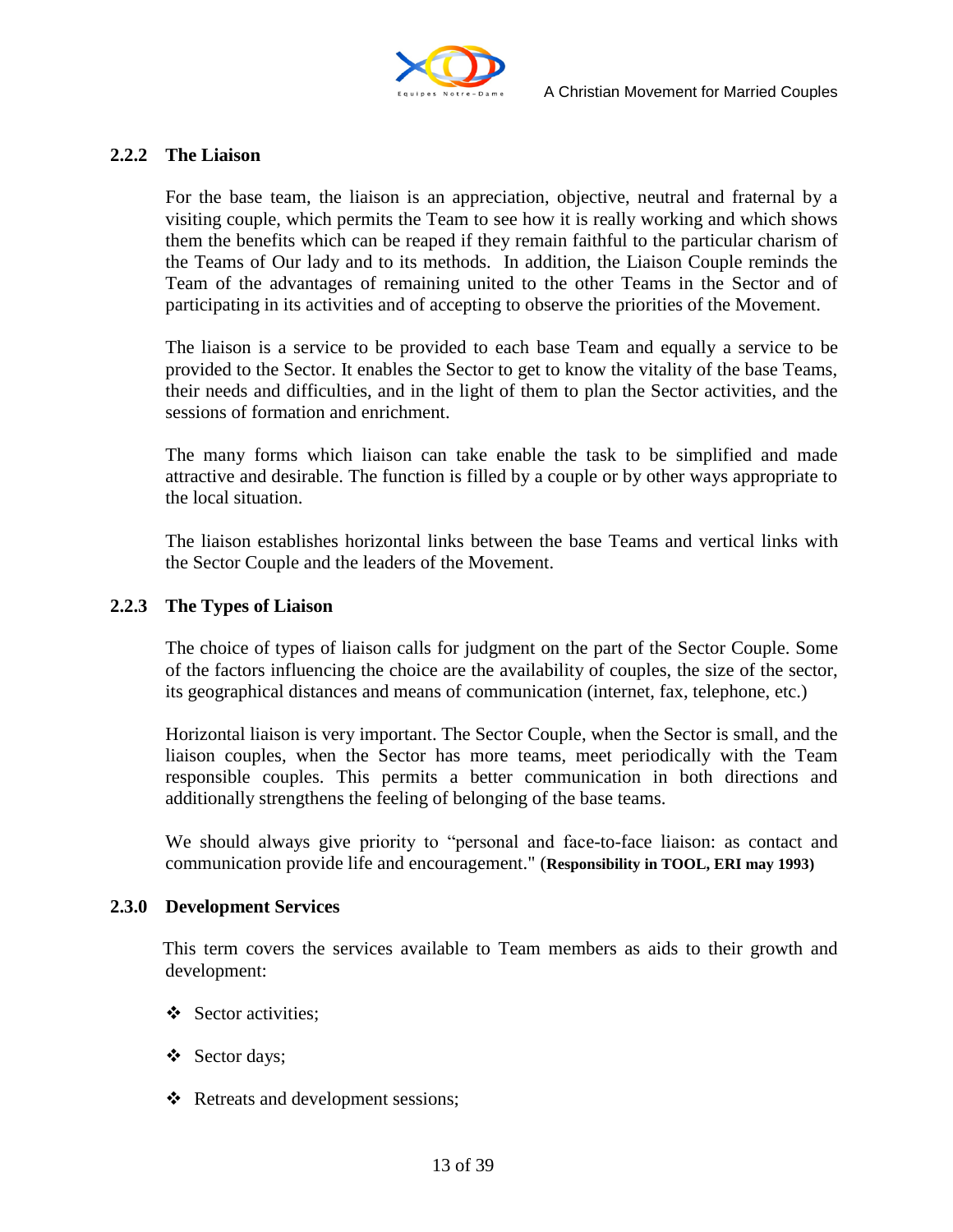

- $\div$  Training sessions; and
- $\div$  Sessions developing the charism and the teaching.

Each Sector develops its own experience in these areas depending on its particularity, and the resources available and the needs of its own environment, through local initiatives and its own special creativity.

#### **2.4.0 The Support Services:**

These are the services necessary for the proper administration of the Sector and easy sharing of information:

- $\mathbf{\hat{\cdot}}$  The secretariat:
- Treasury;
- ❖ Newsletter: and
- $\triangleleft$  Links with the Region.

#### **2.4.1 The Secretariat**

The Sector Couple selects one of the Sector Team couples to act as Sector Secretary.

The Secretariat retains in its archives a copy of all the basic documents of the Movement, the International Study Topics, and the archives of the Sector. The Secretariat looks after the correspondence and any documents received from the Teams in the Sector.

The Secretariat couple provides the Regional Secretariat with:

- $\triangle$  A copy of the minutes of the Sector Team meetings; and
- \* The yearly list of Teams and their members as well as the Sector Newsletter if there is one.

#### **2.4.2 Sector Treasury**

Sometimes the Sector has at its disposal a sum of money resulting from subscriptions, depending on the number of Team members in the Sector. This sum is used to finance the organization and management of the activities of the Sector.

The subscriptions are shared out in accordance with the methods adopted by the Movement in conformity with legal requirements and those of the Movement.

The Treasurer keeps the books up to date and there must be absolute confidentiality with regard to subscriptions.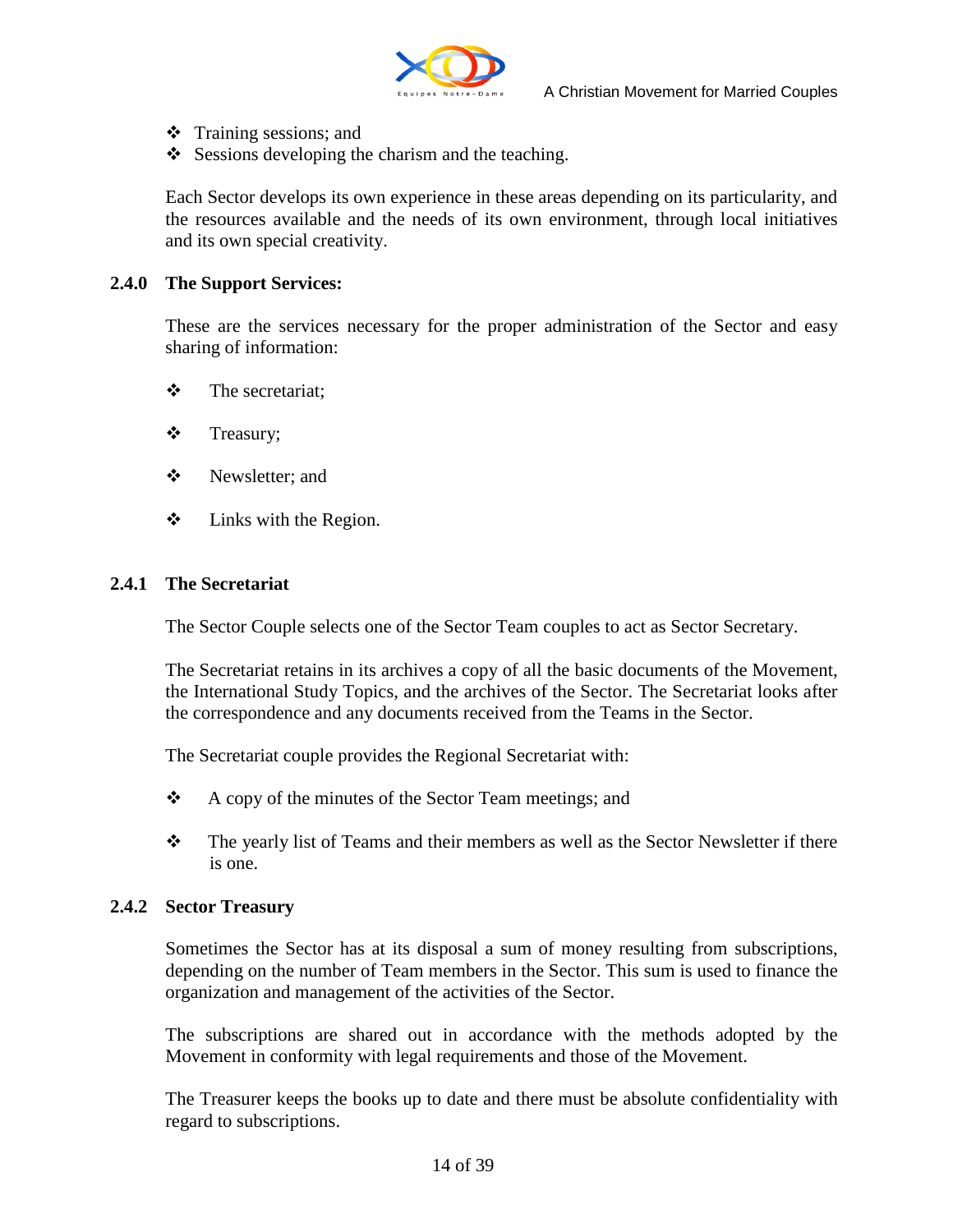

#### **2.4.3 The Sector Newsletter**

Where there is a Newsletter, it enables information about the life of the Sector and the Movement to be circulated. It promotes solidarity and the sense of belonging to the Sector. It creates bonds between the Teams and the Team members.

Any form of media is suitable for the publication and distribution of the Sector Newsletter.

#### **2.4.4 The Links with the Region**

If liaison is essential for the vitality of a Sector, it is equally essential for that of the Region.

Thanks to frequent contacts, bonds of friendship and confidence become established between the Regional Couple and the Sector Couples. In this way the Regional Couple ensures the unity of the different Sectors of the Region.

This liaison guarantees the transmission of the life of the Teams, on the one hand, vertically, between the Teams of the Sector and the Region and the Movement, and on the other hand, horizontally, between the Teams of the Sectors amongst themselves.

The liaison between the Sectors and pre-Sectors and the Region takes concrete form in the Regional College which comprises – the Regional Team and the Sector Couples. The liaison between the Region and isolated Teams is looked after by a Liaison Couple or by a support couple chosen for this service by the Region.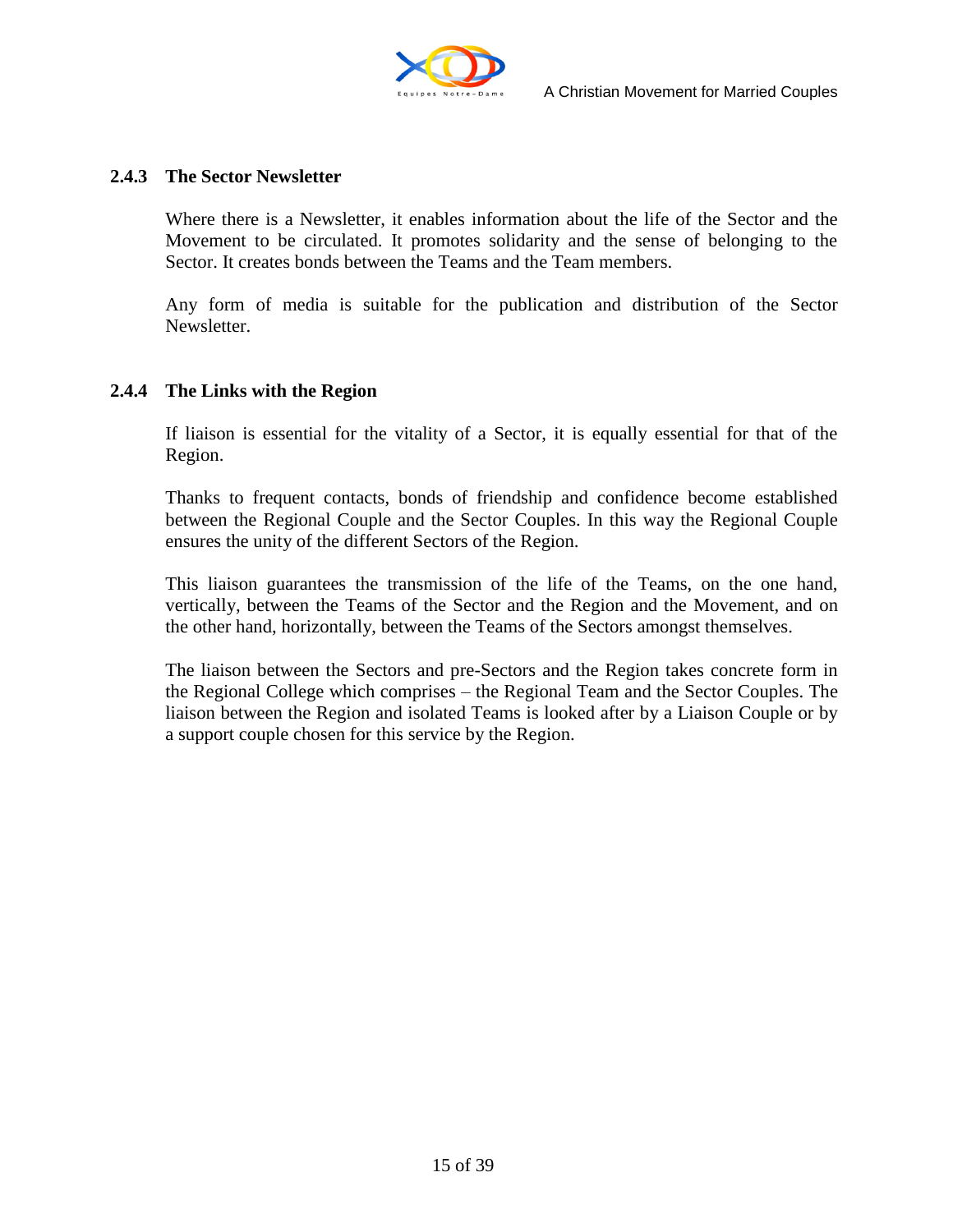

## **CHAPTER 3**

#### **Accepting the Responsibility of a Sector**

**3.1.0** *"If anyone serves, let it be as in strength granted by God " 1* Peter 4,-11

*"There are different kinds of gifts, but the same Spirit. There are different kinds of service, but the same Lord .There are different kinds of working , but the same God works all of them in all men Now to each one the manifestation of the Spirit is given for the common good."* 1 Cor 12, 4-23

"A spiritual responsibility can only be conceived as received from the Lord, it can<sup>1</sup>t be *usurped, meaning one must maintain close union with the One who conferred this responsibility"*

*Fr Tandonnet*

This chapter is a very good reflection of the long tradition of the Movement, summarized in recent texts such as:

- R*esponsibility in Teams of Our Lady - May/93;*
- *Guide of Teams of Our Lady, - International Leading Team, - May 2001;*
- Exercise of Collegiality in Teams of Our Lady, International Leading Team, 2002

#### **3.1.1 Evangelical Attitudes**

Accepting responsibility in Teams is a mission within our range, which transforms us in a climate of love and warmth. The notion of responsibility is huge and often unclear. In this chapter we will try to define with more precision what responsibility means in the Teams of Our Lady.

#### **3.1.2 A call**

*"The evangelical parable illustrates the immense vineyard of the Lord and the large crowd whom He calls and sends to work there. The vineyard is the entire world* **(Mt 13, 38)** *which must be transformed according to God<sup>1</sup>s plan, towards the final achievement of the Kingdom of God". (***Christi fideles laici)**

#### **A call from the Lord**

It is not in their own name that the Couples with responsibility in the Movement call us. It is the Lord who is calling you through them. This call to accept responsibility is above all God looking with love on us and our couple, in spite of our weakness and our limits.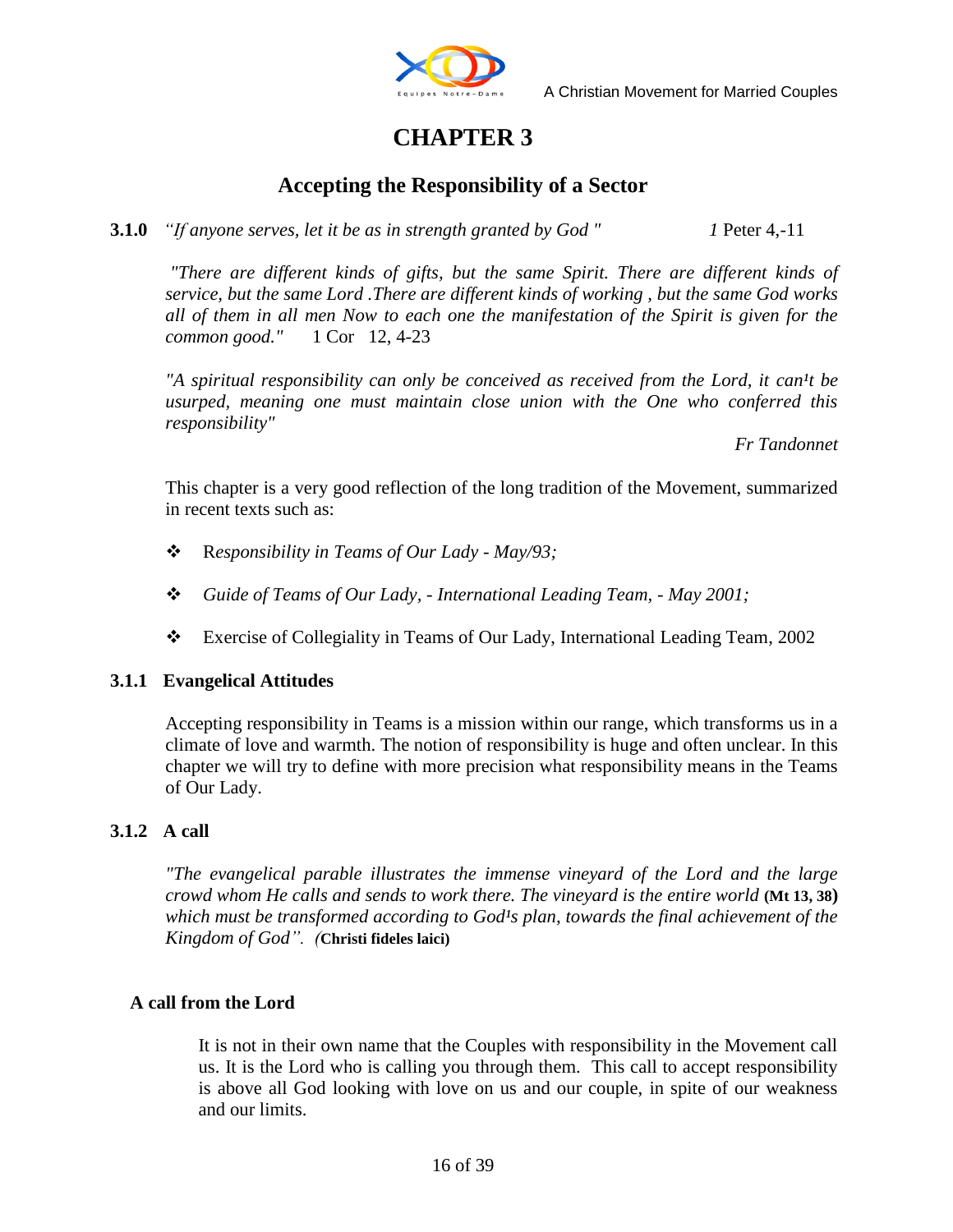

Just as this call is personal and not addressed to a group, so the responsibility of the couple to God and to the leaders of the Movement, who have chosen this couple, is total and personal

#### **b) A Call to a Greater Love**

It is a call to love more, to love the Lord more, to love more one another, the Movement and the Church. The Lord asked Peter three times: "Peter do you love me? Do you love me more than the others?" After Peter had answered, "yes" the Lord said: "Feed my sheep". The first question that the Lord asks us before entrusting us with a responsibility is a question about love.

#### **c) A Call to Conversion**

The responsibility with which the Lord entrusts us should be an occasion for selfrenewal in the Spirit. It is through praise and thanksgiving, asking and forgiveness, that the Spirit renews us. He invites us to truly know ourselves, to reach out to others, to listen to them and learn from them, to be challenged by His Word and to serve, following Christ the Servant.

#### **3.1.3 A Response**

#### **a) A Response in Gratitude**

The conviction of the messenger comes from the certainty derived from his personal encounter with the one who sent him. This certainty is the foundation of all enthusiasm, courage, and prophetic action. The joy of having experienced God"s kindness gives to the couple who accept the responsibility a lasting momentum because its support is God"s love.

#### **b) A Response of Surrender**

We are never fully prepared for a responsibility or the service which flows from it. It is with Mary<sup>1</sup>s attitude of surrender that we need to abandon ourselves to the movement of the Spirit, to let ourselves be guided by Him. It is with the heart of the poor in spirit that responsibility must be welcomed in an act of faith and confidence in the Word of Jesus" **Go, I am with you**".

We must believe that the Lord develops in us the capacities He has given us and that these gifts are those which will be seen to be needed at the opportune moment.

#### **c) A response of self-denial**

To accept to serve implies already the notion of self-denial. "The disciple is not greater than his master". To be ready to die a little for others, to give them part of our life, means not only giving them our work, our talents and our time, but also to give ourselves freely, in the joy of sharing without reservation.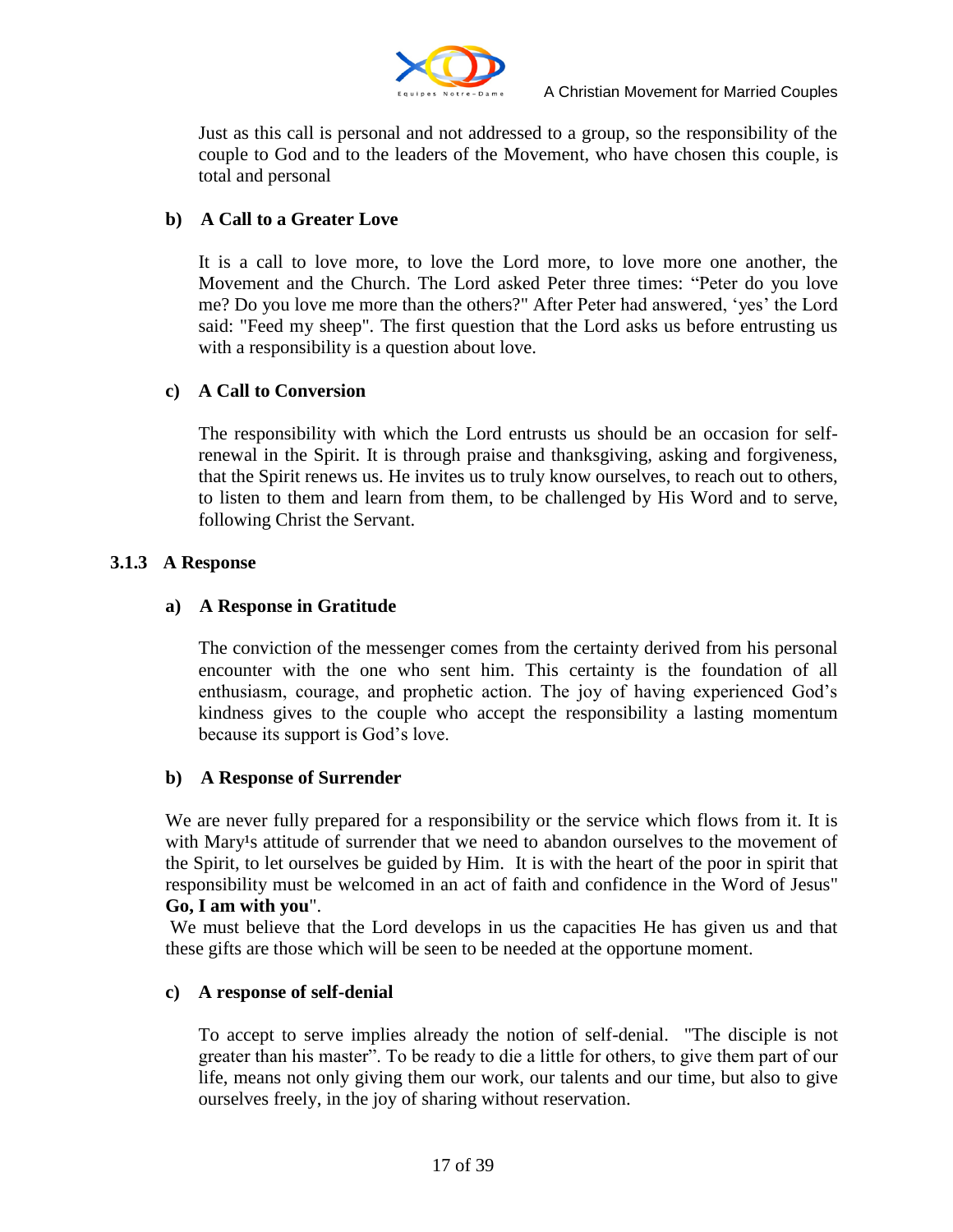

#### **3.1.4 A Service**

*"The ministers present and operating in the Church are all, although in different roles, a participation in the ministry of Jesus-Christ, the Good Shepherd who lays down his life for his sheep (***John 10: 11),** *the humble servant who gave his life as a ransom for many" (***Mark 10: 45***)***Christifideles laici,) )**

#### **a) A Service Accomplished with Detachment**

We do not the own our Teams nor the service that is asked of us. The Lord is the only Pastor, the only guide. We are co-responsible and we take pleasure in all the good that others bring to our Teams.

Responsibility in Teams is a temporary service. We are not irreplaceable, nor are we the guardians of orthodoxy, or the only interpreters of the charism. On the contrary, other couples, with other talents, will continue the work and contribute to the enrichment of our Movement.

#### **b) A Service Asked of the Couple**

It is the sacrament of marriage which is the source of fruitfulness in service, and it is as a couple that we are a sign for others. In this service the couple pool their talents and their complementary approaches through dialogue, reflecting together, involving the whole couple. Their conjugal prayer is the privileged place where the Lord nourishes and enlightens the couple.

#### **c) A Service undertaken as a Team**

In Teams of Our Lady, responsibility is not exercised in an individual or authoritarian way. The leaders must gather round them a genuine team, not only to share the work, but especially to collegially discern together, with the help of the Spirit, the true spiritual needs of the teams for which they are responsible. It is the task of the Responsible Couple to give leadership to the team with conviction and enthusiasm, to develop unity, stimulate the gifts and talents of each and encourage sharing with everyone.

#### **d) A Service within the Movement**

Although the service is exercised as a team, it is the Sector Couple who bear the direct responsibility within the Movement. This presupposes that the Sector Couple are open to the needs of the couples and the teams of their Sector and that they work in close communion with the entire Movement, faithful to its charisms and its orientations.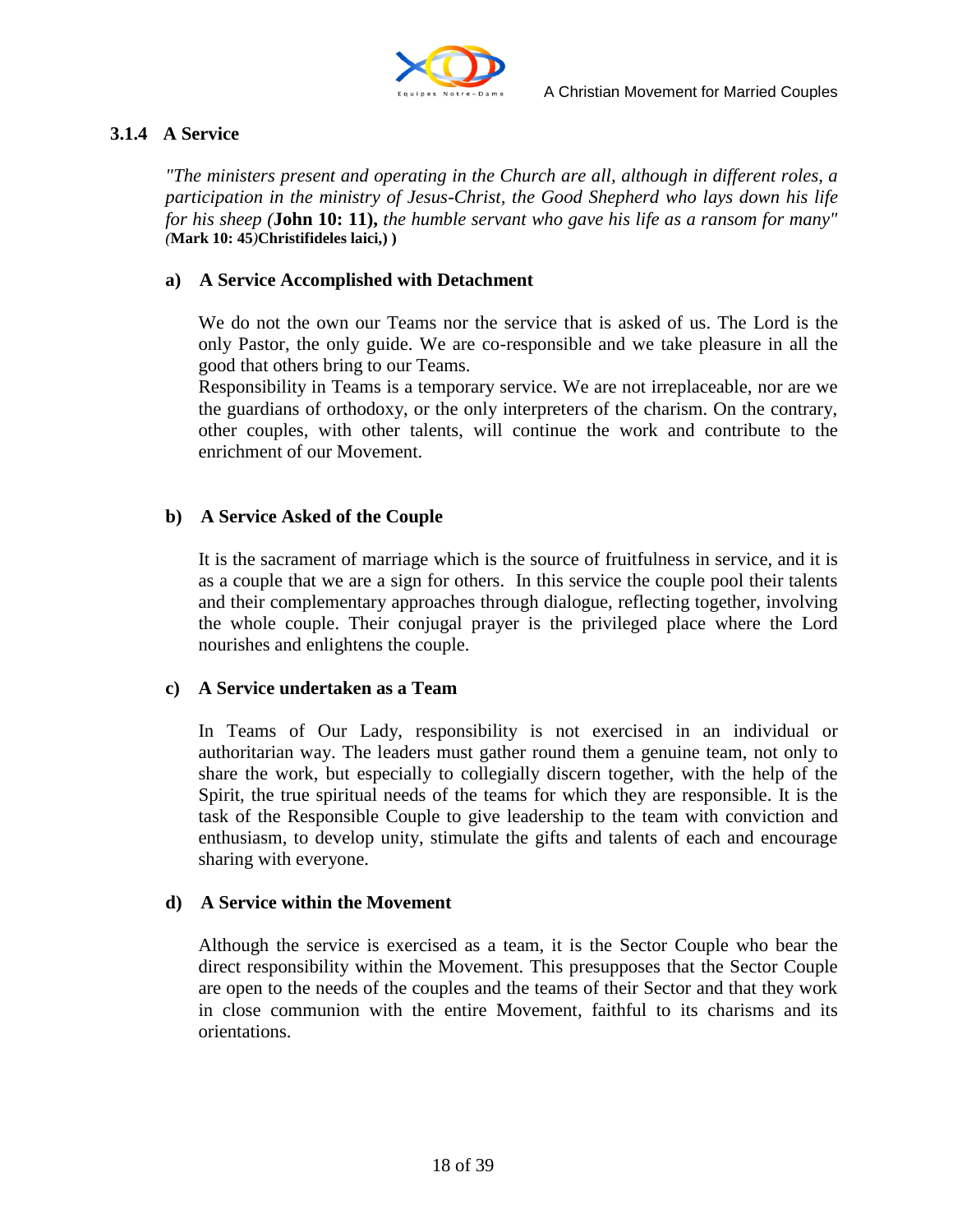

#### **e) A Service in the Church**

Our service has a special character through its being a service of lay couples. Its foundation is our priesthood of the faithful and our sacrament of marriage. It complements the service of the priests, spiritual counsellors". Open to all dimensions of the Universal Church, in union with it, we work to make the Church the People of God, and to make our responsibility a service of that People.

#### **f) A Service Rooted in the Word of God and the Eucharist**

We can do nothing without drawing living water from the well, without ensuring that we listen to our only Master, in silence, by the regular practice of meditation. We keep in our hearts the Word that is addressed to us, the events that challenge us. It is by meditating on all this that things become clearer and that we succeed in discerning God"s Will.

#### **3.1.5 Mission**

Acceptance of this responsibility requires a deepening of the sense of commitment and mission within the Movement and the Church. To include the responsibility of the Sector in the Mission of the Movement will avoid bureaucracy. The Sector responsibility will be rooted in the long tradition of the Movement, to which will be added an adaptation to the current methods of working and carrying on the activities of the Sector.

The Sector couple and the Sector Team will find their inspiration in important references in the Gospels, the Charter, the documents of the Teams of Our Lady, and Church documents dealing with the mission of the Laity.

#### **3.2.1 The Human Attitudes**

Rooted in the evangelical attitudes, certain human attitudes which have to be acquired, preserved and developed come to support and consolidate the taking on of the responsibility throughout the whole of the mandate of the Sector Couple.

The couple is not obliged to have all the attitudes. It must be borne in mind that the two spouses complement each other through their respective strengths and talents. They can count also on the complementarities of the members of the Sector Team, not forgetting the special grace attached to every responsibility.

The list of human attitudes set out here below is far from being exhaustive. It can serve as a reference for a reflection on the make-up of the person who accepts the call to be responsible for a Sector or on the complementary elements of a group:

- $\triangleright$  Love of the Teams of Our Lady;
- $\triangleright$  Love of people and of couples;
- $\triangleright$  Openness of heart and spirit;
- $\triangleright$  Respect for self and others;
- $\triangleright$  Truth and honesty;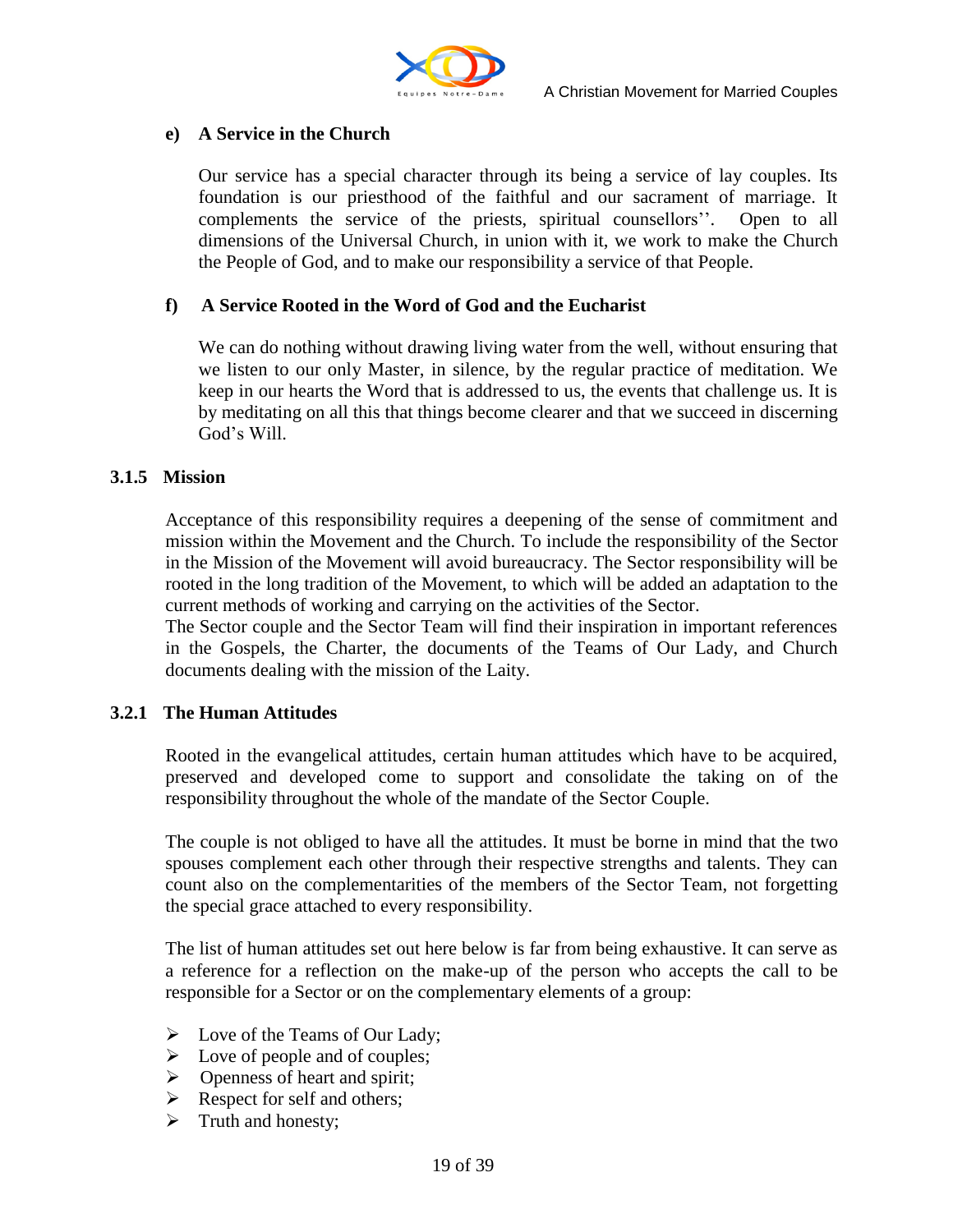

- $\triangleright$  Dynamism and determination;
- $\triangleright$  Self-confidence and confidence in the Team;
- $\triangleright$  Enthusiasm:
- $\blacktriangleright$  Judgment;
- $\triangleright$  Work with realism and humility;
- $\triangleright$  Ability to face new challenges with confidence;
- $\triangleright$  A sense of responsibility;
- $\triangleright$  Acting according to strengths and limitations;
- $\triangleright$  Knowing how to justify decisions and attitudes;
- $\triangleright$  Respect for tradition and innovation:
- $\triangleright$  To be capable of controlling oneself;
- $\triangleright$  Calculating the extent of projects;
- $\triangleright$  Sharing the work;
- $\triangleright$  Relying on the resources already in place;
- $\triangleright$  Using people's complementarities.

#### **3.3.0 How to Prepare for the Responsibility of a Sector**

Preparing for the responsibility of a Sector is like finding a life style which:

- Deepens that already being lived in our Team; and
- $\bullet$  Completes it in the direction of the responsibility taken on.

#### **3.3.1 On the Spiritual level:**

- $\div$  Discuss the task during the Sit Down since taking charge of a Sector is done as a couple and the couple must safeguard its equilibrium;
- $\cdot \cdot$  Pray more intensely, giving priority to intercession for all the couples of the Sector, and with a thought also for all the couples the Teams of Our Lady could help; and
- Nourish yourself with the Word of God and the sacraments to persevere with the mission entrusted to you by the Lord.

#### **3.3.2 On the Management Level:**

- Seek information in order to know better the Movement, the Regional Couple and other Sector Couples;
- Make a portrait of the Sector in order to get to know it properly: the Base Teams (composition, age, what stage they are at, any particularities etc.) the Responsible Couples, the Spiritual Counsellors, the Couples taking on a responsibility, and those who have had a responsibility;
- Improve their formation by attendance at sessions organized by the Region and the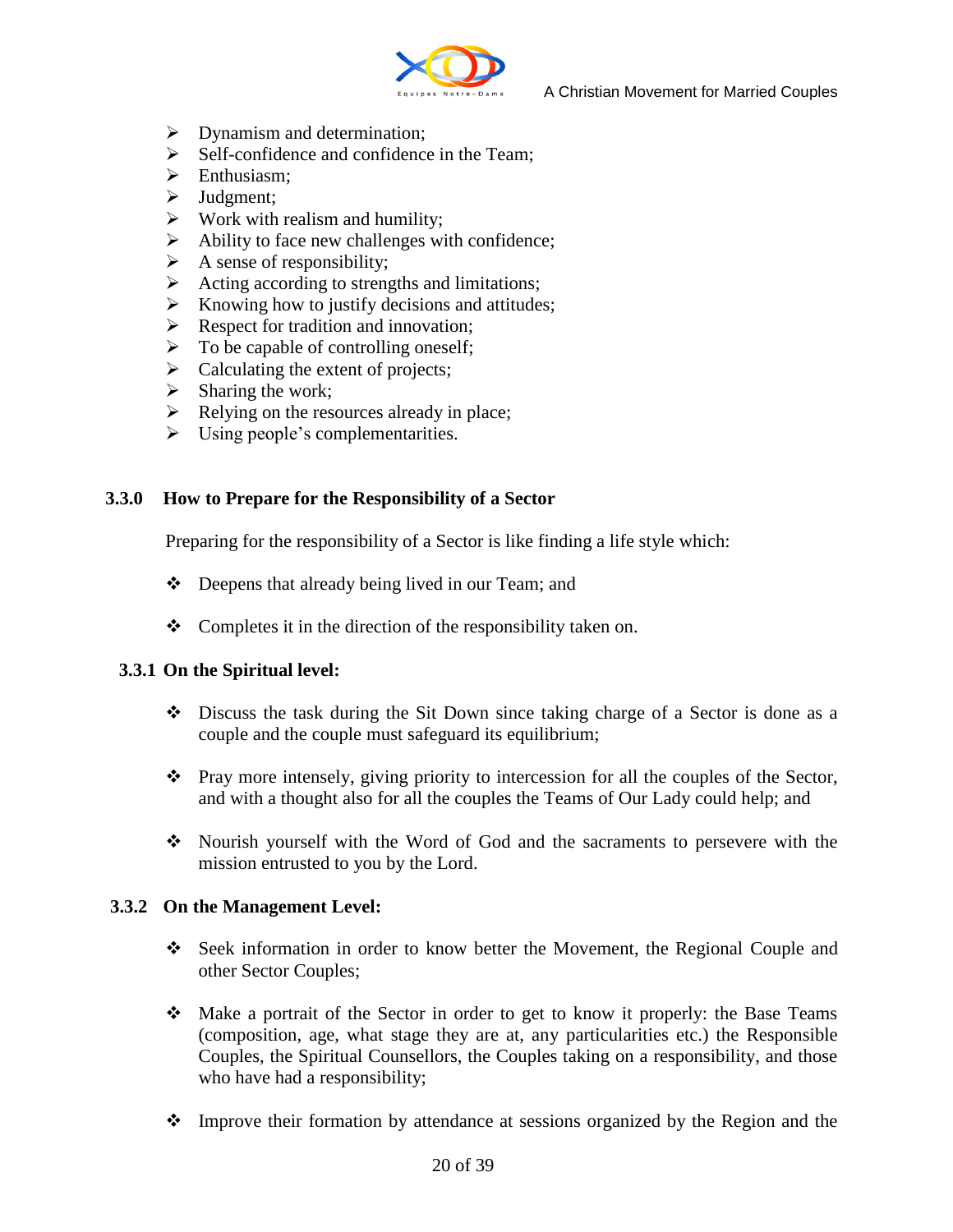

#### Movement.

To get help: form a Sector Team with complementary varied talents in order to work as a college (see chapter 1 on the formation of the Sector Team.)

#### **3.3.3 Training Sessions**

The passing on of the spirit of responsibility and the commitment to the mission of the Movement cannot be achieved simply by the delivery of a document in which the tasks and the roles of the Sector Couple are described.

We strongly recommend that a training session be offered to couples who have agreed to take charge of a Sector. It is accordingly essential that training sessions be organized according to the needs of the Sector. The documents produced by the Movement are excellent and an enormous help and the importance of reading and rereading them should be emphasized, so that each person may be stimulated to reflect on their responsibility.

The Sector Couple and the Sector Team must have available to them the basic documents of the Movement:

- The Charter of 1947;
- What is a Team of Our Lady? 1977;
- $\triangleleft$  Responsibility in the Teams of Our Lady, May 1993;
- \* The Guide of the Teams of Our Lady, International Leading Team, May 2001; and
- The Exercise of Collegiality in the Teams of Our Lady, 2002.

The Sector Couple must see not only that the directives and priorities of the Movement are respected, but also that the spirit which is at the origin of the Teams of Our Lady, and has driven them ever since, is fully understood.

The Sector Couple must understand and accept the rules which are necessary for the correct functioning of the Sector and the whole Movement. In addition they must attend training sessions; and adopt the orientations, priorities and projects of the Movement in order to transmit them to their Sector.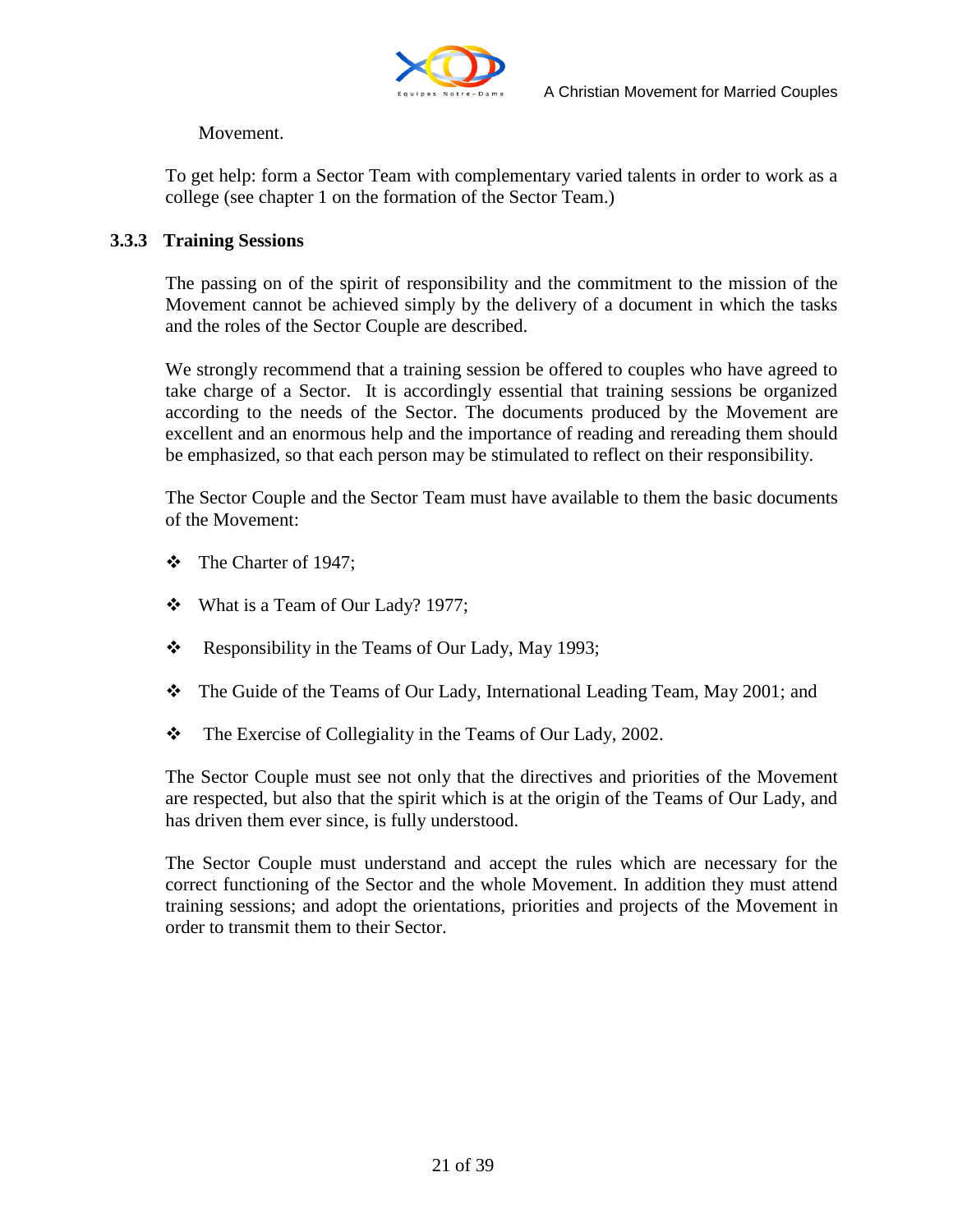

## **CHAPTER 4**

#### **The Role of the Sector Couple**

#### **4.1.0 Vis-à-vis the Teams of the Sector**

As regards the Teams in their Sector, the Sector Couple and the Sector Team take on the following tasks "spiritual animation, liaison, training, organizing activities, spreading the Movement." (**Guide of the Teams of Our Lady, ERI, May, 2001 page 34).**

#### **4.1.1 To Animate, (To give the spirit)**

The Sector Couple and the Sector Team, taking into account the orientations proposed by the Movement, and the particularities and needs of the Sector and the Region:

- $\div$  Choose what will help the couples to live better up to the ideal proposed by the Movement; and
- $\bullet$  Develop and carry out a Pastoral Project for the Sector and a plan of action according to its means.

This is an on-going collegial work plan to be carried out with the Sector Team. The planning must be done well in advance so as not to be rushed. Prayer assists good judgment. In practice, this will mean:

- $\triangle$  helping couples to fully live their marriage sacrament and to be dynamic Christians in the Church and in Society;
- $\triangleleft$  Helping the Teams be true Christian communities;
- $\triangle$  Creating and maintaining the unity and cohesion of the Sector;
- ❖ Encouraging the Teams to get to know each other;
- Creating links of solidarity and of belonging to the Movement;
- Making known and deepening the orientations of the Movement so that they may be of help in the spiritual life of the couples;
- $\div$  Keeping a reasonable balance as regards the activities proposed to couples who frequently are very taken up by a variety of commitments;
- To encourage couples to take on commitments within and outside the Movement **(The Responsibilities in Teams of Our Lady, International Leading Team, May 1993, page 19).**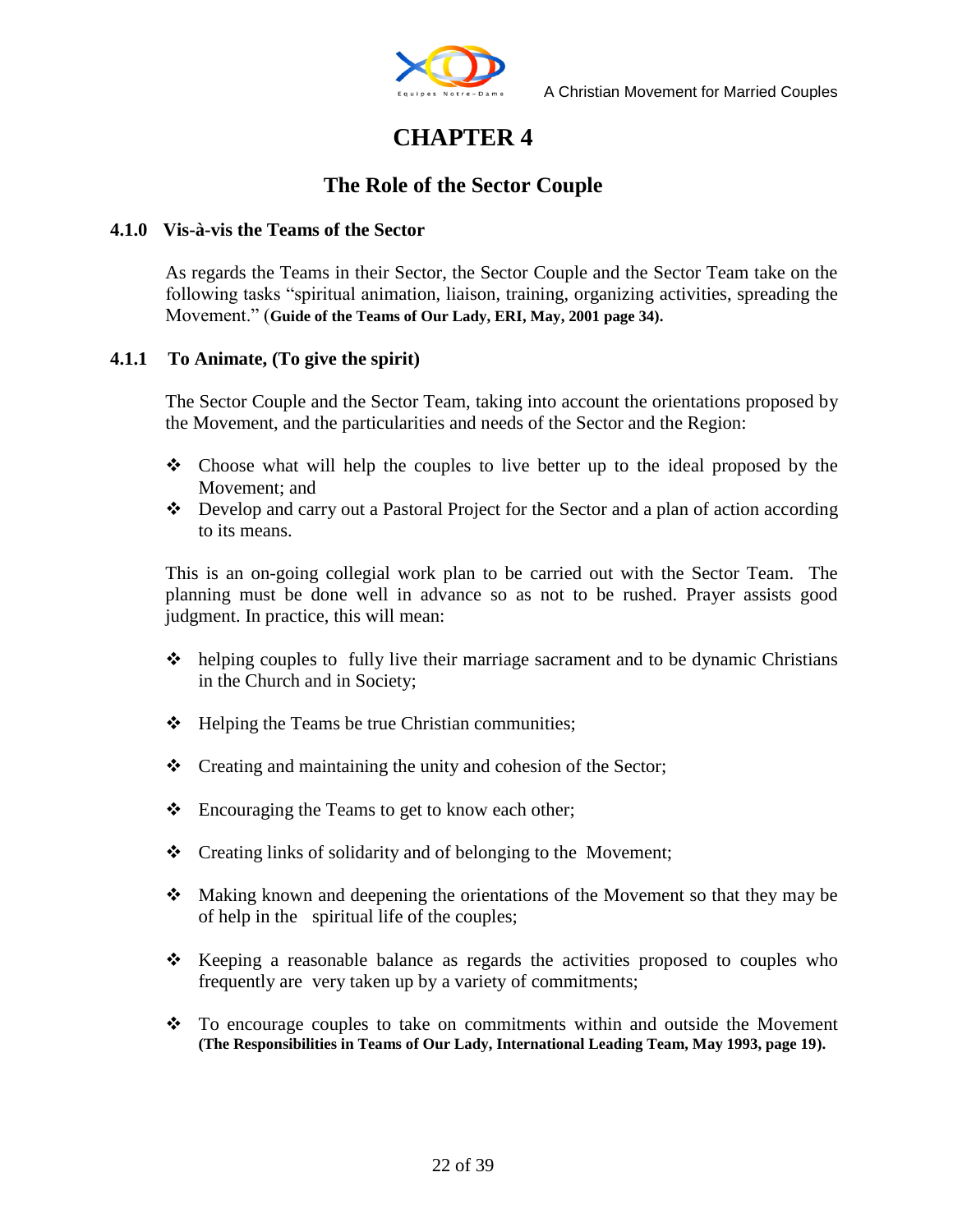

#### **4.1.3. To Liaise:**

- $\bullet$  Liaison is indispensable for building and developing a spirit of community and unity;
- For giving a sense of belonging to the Movement and of fidelity to its aims and methods;
- Liaison ensures a sharing of life vertically, the Teams with the Movement, and horizontally, amongst the Teams themselves;
- Liaison is not only an experience of communication but also an announcement of the Good News;
- $\cdot \cdot$  It has an evangelical and challenging dimension;
- Liaison must consist of personal contact and communication. The dynamics of the liaison will be adapted to the situation and resources of each Sector in order to promote the life of the Teams; and
- \* The Sector Team can assume the liaison themselves or call on couples appointed by the Sector Couple. (**The Guide of Teams of Our Lady, May 2001, pages 38-39.)**

#### **4.1.3 Training**

Working closely with the Sector Team and the Regional Couple, it is for the Sector Couple to promote training. Accordingly the Sector Couple will attend to the following:

- $\triangle$  helping team couples understand the spirit of the methods and orientations of the Movement;
- $\bullet$  Discussing with them the life of the Church and society;
- Studying with Team members the documents of the Movement;
- Encouraging them to participate in Sector meetings and activities of the Sector;
- Helping base Team couples to fully live their faith and sacrament of marriage;
- \* Helping couples to understand God's presence in the daily life of the individual and society;
- $\div$  Helping couples to assess their commitments within and outside the Movement;
- $\triangleleft$  Proposing training to couples with a particular responsibility;
- Team responsible couple, liaison couple, couple responsible for information, spreading the Movement and piloting.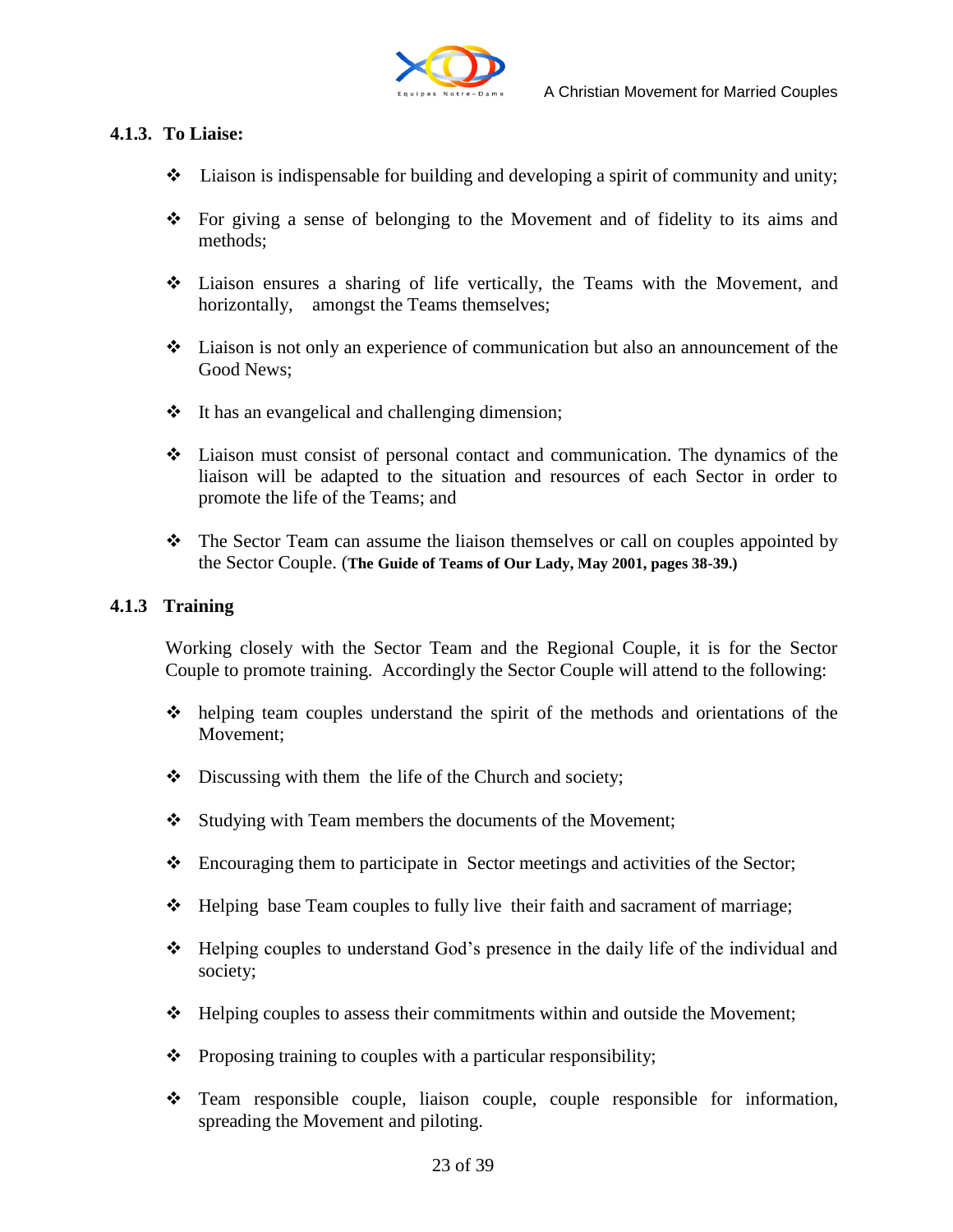

"*Training sessions are an important time in the life of Teams. Their purpose is to transmit and deepen the couples" knowledge of the spirit and methods of the Movement. Having thus deepened their understanding of the ways of the Teams of Our lady, couples are strengthened in their commitment. They live the life of the Movement more fully and are better able to fulfil their responsibilities*."(**Guide of the Teams of Our Lady, May 2001 – Section 10)**

#### **4.1.4 Organisation of the activities of the Sector**

In order to realize its triple mission (animation, liaison, formation) the Sector Couple and their Team must envisage a certain number of activities: meetings of mixed Teams, Sector days, Sector celebration of the Eucharist, prayer meetings, friendship days or meetings, retreats, lectures, study days and days of reflection etc.

It is important for the Sector Couple to arrange periodic meetings of the Spiritual Counsellors of their Sector to enable them seek to give greater depth to their role and their place in the Team through an exchange of their experiences.

#### **4.1.5 Promotion**

The role of the Sector Couple is of prime importance in the promotion of the Movement, since on their shoulders rests the missionary responsibility of the entire Sector and they have to give the impetus to its dynamism. (c.f. 2.1.1)

Promotion (expansion) has two aspects:

- $\hat{\cdot}$  The deepening of conjugal spirituality and the values of Christian marriage, (Spreading the Word);
- $\bullet$  Promotion of the Movement itself. (Expansion)

The leadership of the Sector Couple is crucial. They should prepare a plan for the expansion of the Movement in the Sector which should take the following form:

- $\bullet$  Organising with the help of the couples in charge of promotion (expansion), activities open to the greatest possible number of couples;
- \* To make approaches to parishes and other movements, establishing joint ventures;
- Giving Team members a sensitive awareness of their mission to promote the good news of Christian marriage; and
- Ensuring the start –up of new Teams with the help of the information and pilot couples (**Positions of Responsibility in Teams of Our Lady International Leading Team May 1993)**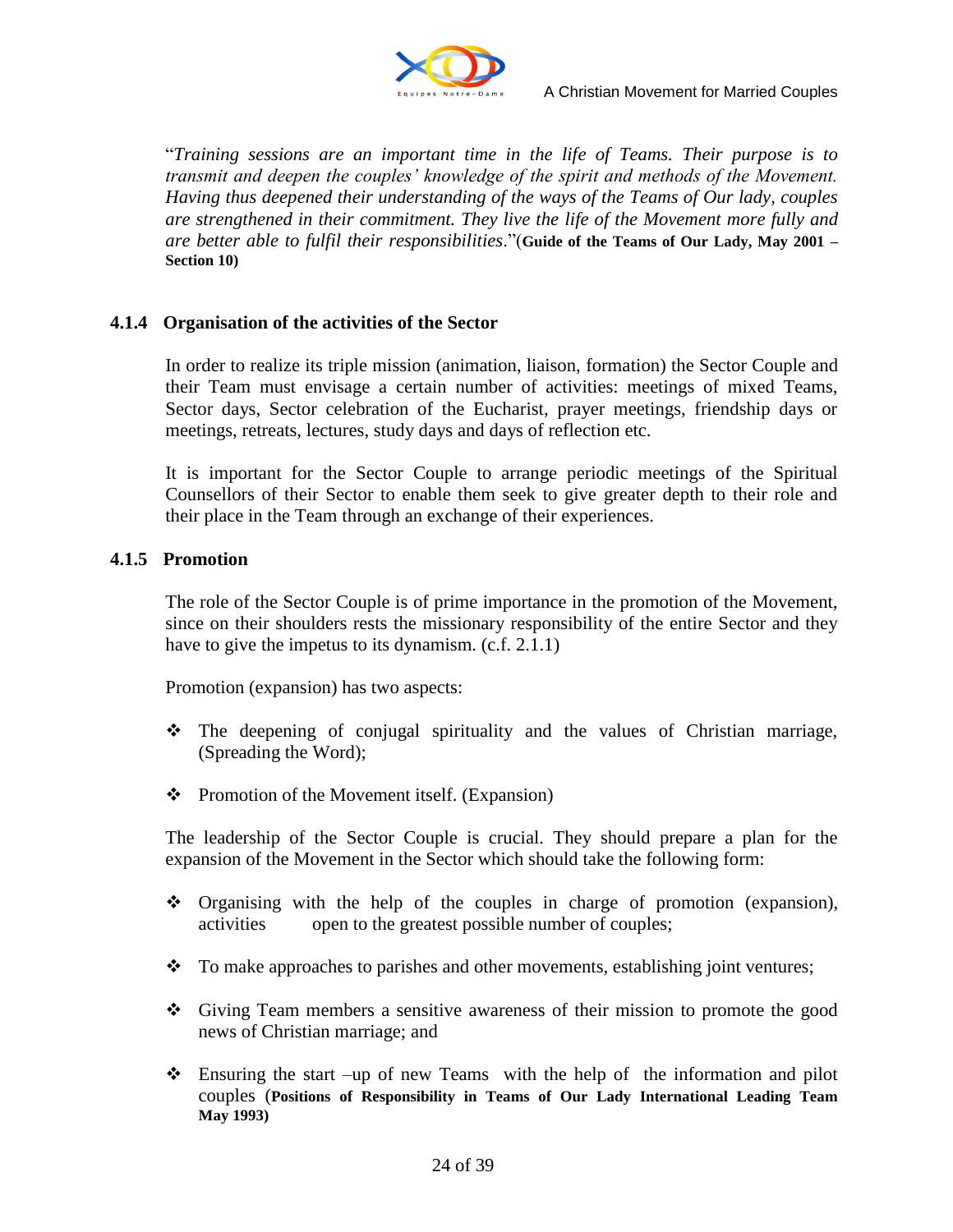

#### **4.2.3. Relations With the Movement**

#### **4.2.1. Sector Accountability to the Movement**

The Sector Couple maintains a constant relationship with the whole of the Movement. The Sectors are united with the Movement through the Sector Couples. In addition, the Sector Couples must be in communion with the Regional Couple. In this way they seek to transmit the life of the Sector to the Movement, at the same time maintaining contact with the problems on the ground.

The Sector couple is members of the Regional College and should attend its meetings. If they are unable to attend, they must remain in communication with the Regional Couple.

The Regional Meetings enable the Movement to remain in contact with the base Teams, through the Sector Couples as intermediary, and to communicate to them the principal orientations and priorities of the Movement. They also enable the Sector Couples to get to know each other and to get to know the Regional Couple. In addition, they enable the Movement to inform the Sector Couples about the life and preoccupations of the Movement and to give them the general orientations which are essential.

Furthermore, they are an occasion for advancing the study of questions which are of interest to the life of the Movement, to which the contribution of the responsible couples is indispensable and the clash of differing views very enriching.

These meetings are enriching for the Sector Couples both from the spiritual and doctrinal point of view, which is considered to be essential.

#### **4.2.2. At the Regional Level**

It is essential to maintain close links between the Sector and Regional couples. The latter have an important role of liaison to perform in regard to the Sectors – and it is for the Sector couples to make them welcome and to keep them informed about the vitality of the Teams in their Sectors, and the problems encountered, particularly any thorny question that may have arisen in some of their Teams. It is normal to invite the Regional Couples to the various activities organized in the Sector, even if they are not always able to come to them.

The Regional College brings together, two or three times every year, the Sector Couples of the Region and the Regional Team. Their participation in the Regional College enables the Sector Couples to compare their experiences with those encountered in other Sectors.

The College will always be available to advice on all questions which may arise for decision by the Sector Couple. If the question is confidential, the Sector Couples can contact the Regional Couples between meetings of the College.

It is with the Regional Couples that they should raise the problem of who is to succeed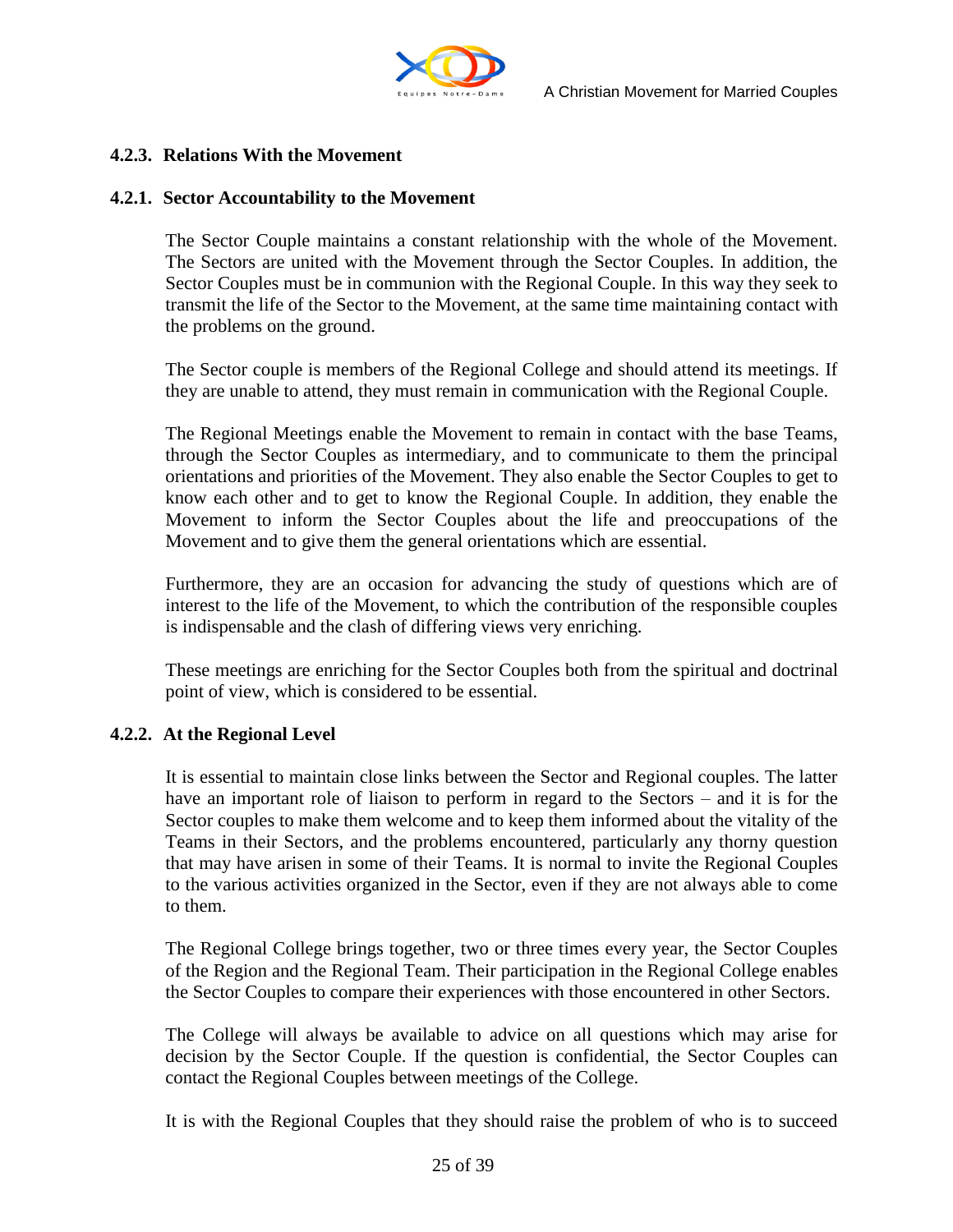

them. The choice of the couple who will take over has to be dealt with at the level of the Regional Couples (it is they who will have to work the following year with the new Sector Couples) and it should be made in consultation with the Sector Couple, to whom the couples in the Sector are well known.

Thanks to the Regional College, inter-Sector collaboration can be organized from time to time whenever it is needed.

#### **4.2.3. At the International Level**

As regards the Movement, it is essentially a question of gathering and transmitting information directly, with the Regional Couple acting as intermediary;

- ◆ Receiving from the Movement orientations and directives in order to transmit them to the Teams in such a way as to enable them to receive them and incorporate them in their lives;
- Retransmit to the Movement the experiences of the Teams, their joys, their difficulties, their questionings, their aspirations, their needs;

The Sector Couple have a special mission in the Movement and they should:

- Be answerable for the identity of the Movement in their Sector;
- Feel a joint responsibility for the life of the whole Movement;
- Take part in the Gatherings of the Movement;
- Study and deepen their knowledge of the documents and texts of the Movement;
- Follow the orientations and give a good reception to the demands of the Movement. (**c.f. Responsibility in the Teams of Our Lady – E.R.I. May 1993 page 20)**

#### **4.3.0. Towards the Church and Society**

- **4.3.1.** The Sector Couple are the local representatives of the Movement. They have therefore the following responsibilities:
	- To spread conjugal spirituality, to propagate God's marvellous plan for human love;
	- $\bullet$  Give the sacrament of marriage its true value as a place of love, a path to happiness and a means of attaining holiness;
	- To make the Movement and its riches known to couples, priests, deacons and the hierarchy of the Church, pastoral agents and diocesan organizations for the couple and the family;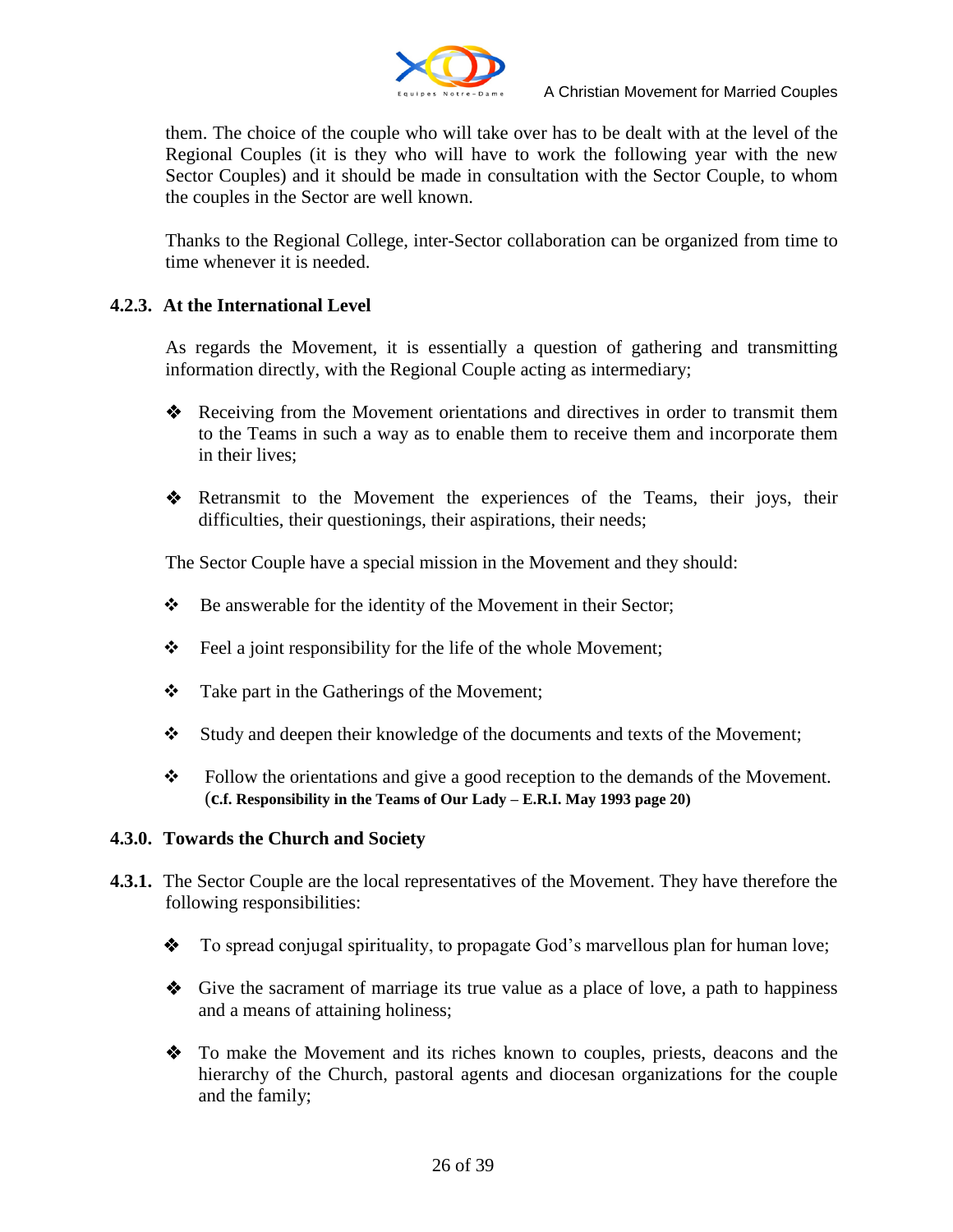

- Take part in pastoral work for the family and maintain relations with other Movements of spirituality at the service of the couple and the family;
- \* To develop Team couples' awareness of their personal mission in the Church and the world;
- To find means of transmitting the ideal and the spirituality of the Teams of Our Lady. There is no magic formula for this. The Sector Couple need to use their imagination. Each Sector must become part of the social context of its environment, adapting its approach and its publicity so as to encourage the growth of the Movement; and
- To keep listening for the new signs of the times.

"*It is important for the Teams of Our Lady to respond to the call of the Church for a new evangelization based on human love and family life. Today, the Church has a great need for married couples mutually enriched by life and faith. Christian couples have a missionary and charitable commitment to other couples with whom they wish to share their experience and show how Christ is the wellspring of conjugal life*" **(John Paul II - 50th anniversary of the Charter, 1997)**

#### **4.4.0. Toward Small and Isolated Sectors**

#### **4.4.1. Toward Small Sectors**

The Small and Isolated Sectors have fewer Teams than the urban sectors. The Sector Team will therefore be smaller and the number of couples available for the various Sector functions more limited.

Frequently, Teams in this type of Sector have begun at the same time, or thereabouts. Accordingly it is not possible to have the new Teams benefit from the experience of Team members who have been longer in the Teams. It is therefore important to establish a twinning relationship with the nearest urban sector.

When Sectors are close enough to one another, in addition to being good neighbours they can also become a source of support for each other. They can invite each other to take part in their respective activities. While each can maintain its particular character, these exchanges can greatly facilitate the activities of the Sector Couples. Each can benefit from the experience of the other through new ideas, mutual support and prayer.

Also, the Sector Couple should not hesitate to seek the support of the Regional Couple or to call upon the resources of the Movement (travelling formation couple, liaison couple etc.)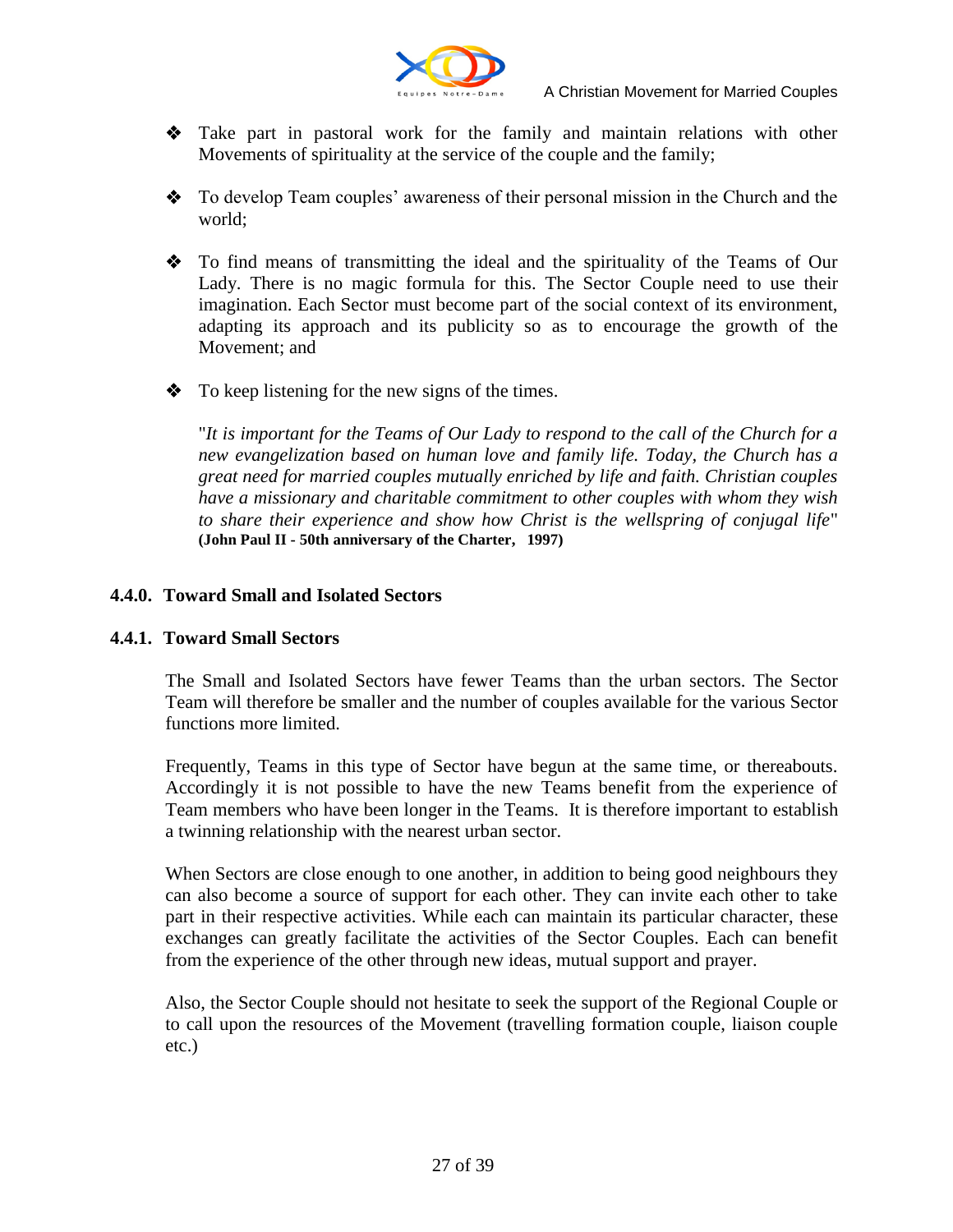

#### **4.4.2. Towards Isolated Teams**

Isolated Teams do not have the means to provide for their Team members the services which they might legitimately expect from the Teams of Our Lady (for example, Sector days, renewal sessions etc.) In the spirit of fraternal mutual help, and at the request of the Regional Couple, the neighbouring Sector Couples will be moved to offer them these services.

The liaison with these isolated Teams is part of the responsibility of the Regional Couple. However, the Regional Couple may ask a Sector Couple to help them temporarily in following the Teams which happen to adjoin their Sector. Alternatively, the Regional Couple can entrust the Teams to a liaison couple appointed for this work.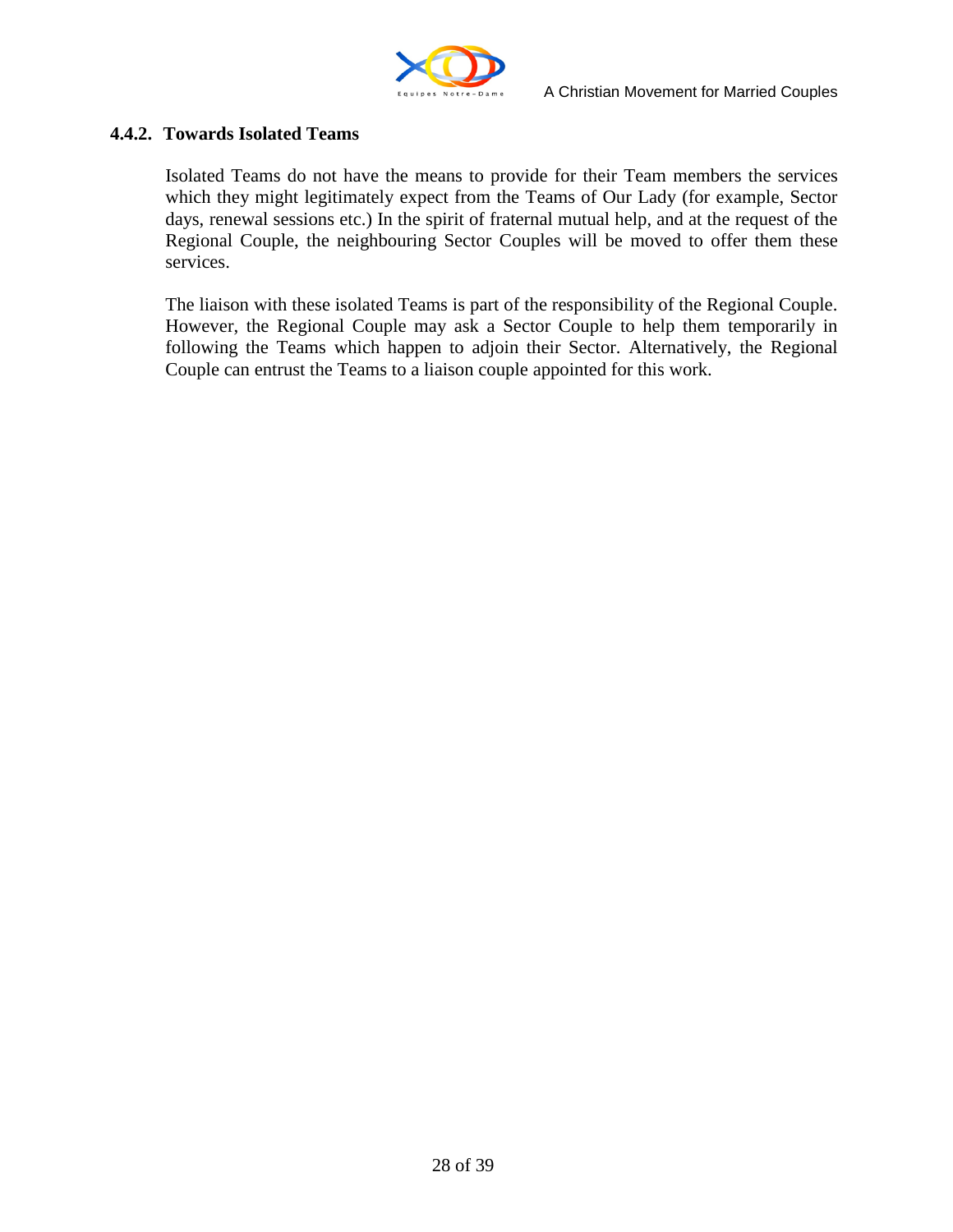

## **Chapter 5**

#### **The Functions of the Sector Couple**

*"Very often in the world today, the word "responsibility" is synonymous with strength and power. But when Christ washed the feet of his disciples, he showed us another way to exercise responsibility in the Teams of Our Lady: by putting ourselves at the service of our brothers and sisters. Responsibility in Teams is an invitation to a greater love, and all responsibilities are a call to serve.* 

*Responsibilities in the Teams of Our Lady are exercised by couples, meaning the husband and wife together. They exercise them with the help of other couples, in a team assisted by a priest-spiritual counsellor, in a climate of co-responsibility, collegiality and communion."* (**The Guide to Teams of Our Lady, May 2001 Section V111)**

#### **5.1.0. Organisation**

The Sector Couple take on the organization of the different aspects of their role. The four functions of organization, which are those of the decision procedure in all human activity, apply, accordingly, to each service and each activity.

#### **5.1.1. The Constituents of the Organisation:**

- $\triangleleft$  Having a project; to have a project of work and growth for the Sector according to its needs;
- Planning to establish the priorities and orientations which should be ratified collegially by the Team responsible couples;
- $\bullet$  Programming to establish a plan of action for the year with activities consistent with the priorities;
- $\bullet$  Organising: To put into effect the plan of action through the activities;
- \* Evaluation: Carry out a thorough evaluation of the past year and target the priorities of the year to come.

Today, we can no longer rely solely on generosity and good will in the matter of taking on a responsibility. Voluntary work and commitment rely on methods which are better structured and adapted to the modern world. Use is made of the main principles of organization applicable and adaptable for every type of body. Recourse to new methods of organization and of animating meetings gives credibility and confidence to the Sector couples.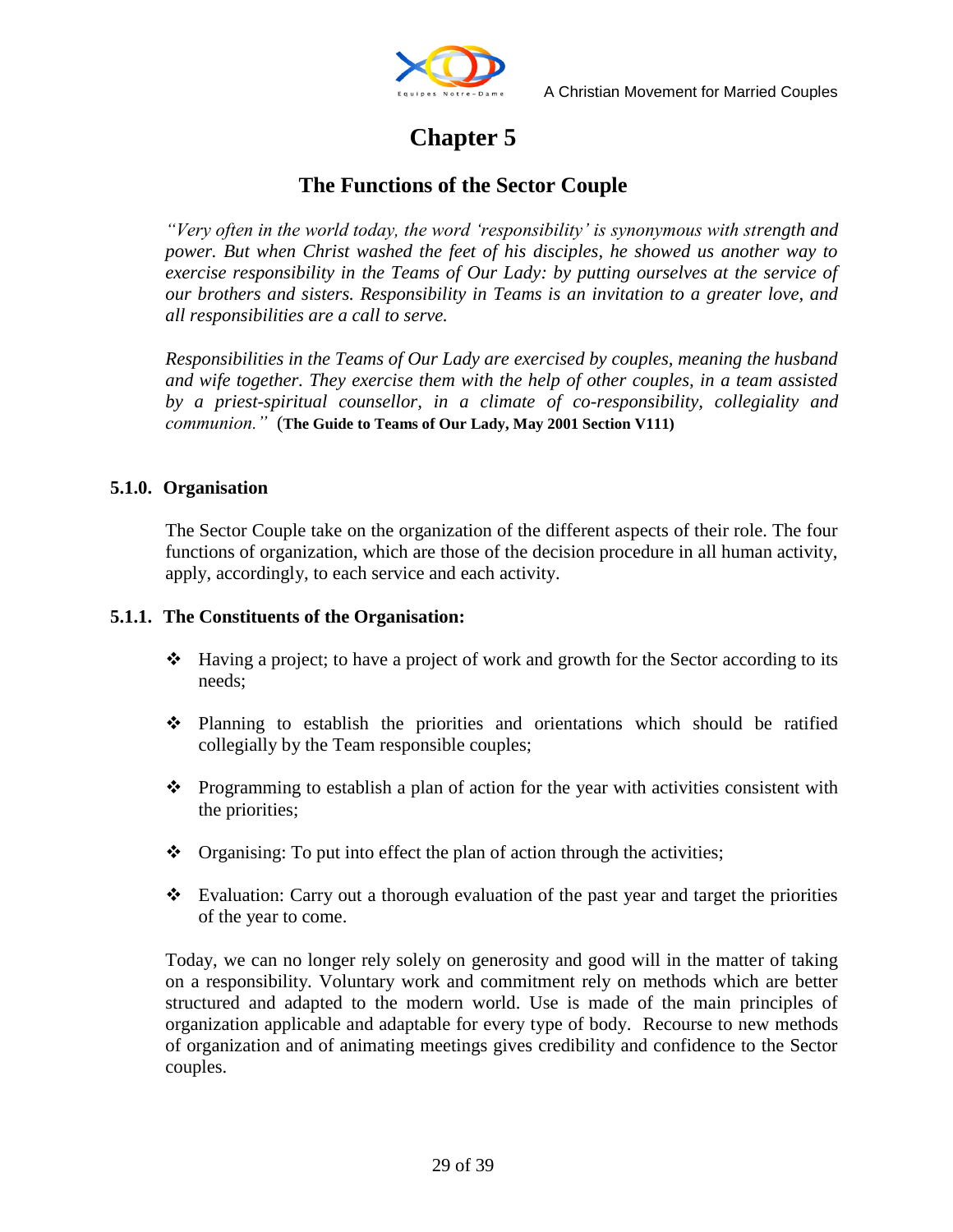

#### **5.1.2. The Collegial Approach:**

#### **a)** Opening oneself to Collegiality.

Collegiality can be defined a s a pooling of the diverse and complementary gifts which the Holy Spirit has granted to each of us with the aim of a joint seeking of truth and achieving closeness at a deeper level. It presupposes an attitude of participating and not being authoritarian and demands discipline and work methods. It does not set at naught the mission of the Sector Couple. Collegiality surpasses our individual possibilities; it can only be the fruit of the Holy Spirit;

#### **b) Living Collegially**

The particular personality of each member of the Sector Team must be respected. Each member must feel loved and accepted by the others and feel that their ideas are respected and their contributions appreciated;

#### **b) Working Collegially**

Working collegially presupposes communication, open sharing, top quality listening and mutual trust. Working collegially is difficult and demands lots of listening, openness and tolerance.

We must accept that we have need of others and that they have need of us; we must allow ourselves to be challenged. We must therefore have a strong dose of common sense and realism, have an absolute loyalty towards the others, and be able to count on their trust and loyalty.

Finally, it is also clear that working collegially does not dispense the Sector Couple from its particular mission to take on board the final decision. (**Responsibility in the Teams of Our Lady – E.R.I. May 1993 pp 12-13)**

#### **5.1.3. The Principles of Collegiality.**

In the course of its history, the Movement has developed progressively a spirit of collegiality in its way of working, with the aim of getting on well together and taking decisions. In order succeed in this, certain principles can be perceived:

- $\triangle$  The principle of equality confers on each person the same rights and the same duties and this ensures the conditions which are essential to the construction of true collegiality;
- Transparency stimulates free expression by those who wish to speak in complete freedom and confidence;
- Dialogue avoids the clash of opinions and convictions which would overshadow reflection and collegial judgment;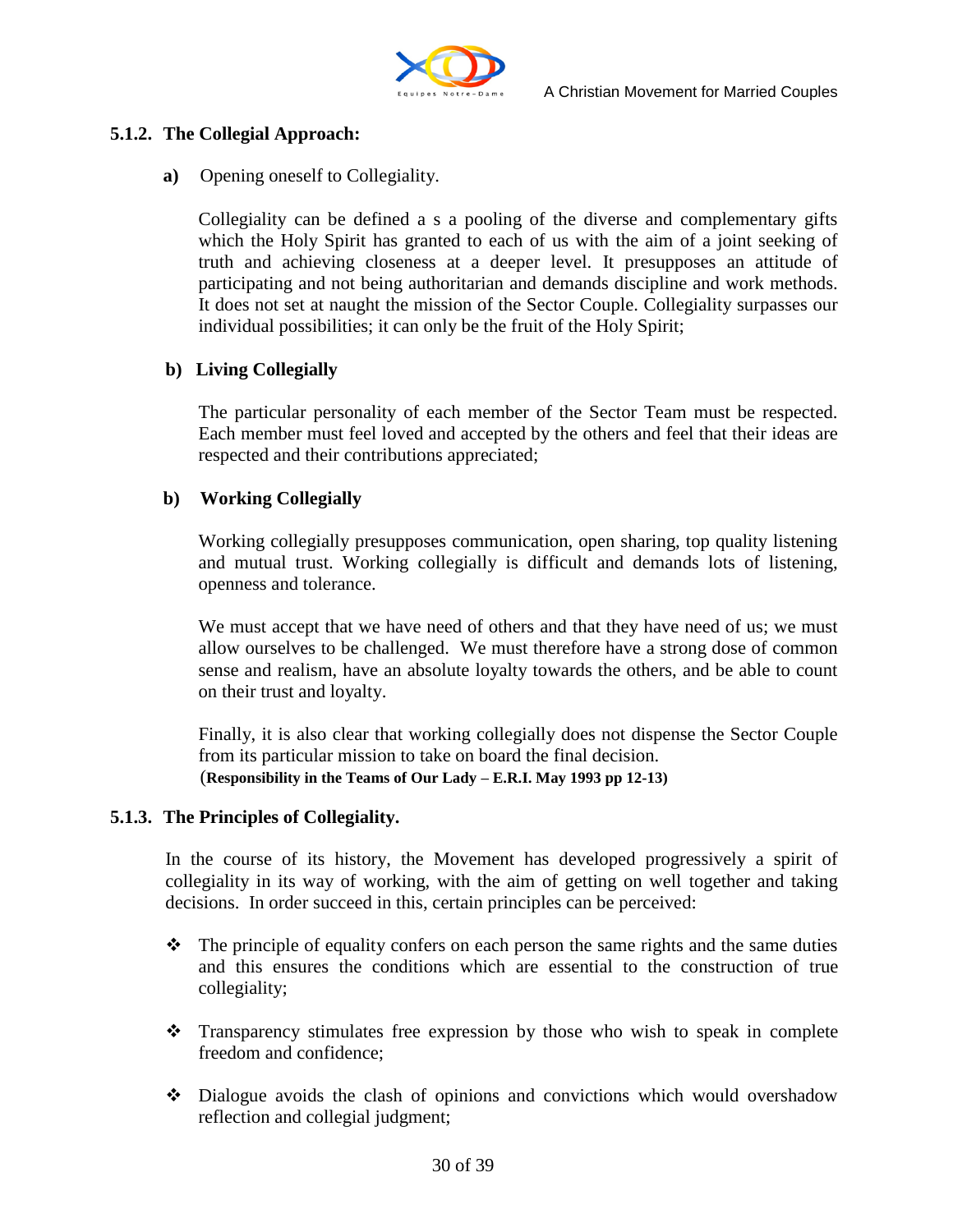

- $\triangle$  The balance between collegiality and responsibility is a good indication that the sense of service, openness, and responsibility has been preserved during the exchanges and the making of decisions;
- The chain of collegiality is there throughout the whole line of responsibility and service in the Movement. Every level of responsibility must allow for this element of judgment, transparency, reflection and decision.

#### **5.1.4. The Fruits of Collegial Responsibility**

#### **c) Love and Communion**

It is important for each Sector Couple that one can say of their Sector Team: "See how they love one another". Responsibility having taught us to live in communion within the Movement, we can be agents of communion: and travelling the road with communion, we will be able to build bridges of dialogue, listening and reconciliation;

#### **b) The Missionary Spirit**

With the missionary spirit, it is a case of always keeping alive the concern to go further, to find new ways which bring us closer to other couples, to other milieux, to other countries. It is to feel compassion towards those who need us: the young, the aged, and the disappointed in love, those who despair, and those who, in order to believe in God"s love, need to see a couple who love each other and who love others gratuitously.

#### **c) Building of the Kingdom of God**

Our responsibility at the heart of the Movement is a service which contributes to building the Kingdom of God in so far as we exercise it within the Church and in communion with the Church, relying on the charism and special character of our Movement. (**Responsibility in the Teams of Our Lady – E.R.I. May 1993 pp 12-13)**

#### **5.1.5. A Note to assist Animation and Evaluation**

The graphic design is a visual synthesis of different aspects of the good functioning of a Team in the field of work. The graphic becomes a mnemonic to enable account to be taken of the three important levels of functioning of the venture so as to be able to judge the value and the efficacy of the contribution of the members of the Team in the realization of a joint project and in the attainment of the objectives of the venture. The different aspects of the evaluation suggest concrete means of attaining the objectives of a venture.

It will always be profitable to keep in mind the reason for the venture by questioning oneself periodically on the objectives which have been fixed and the content of the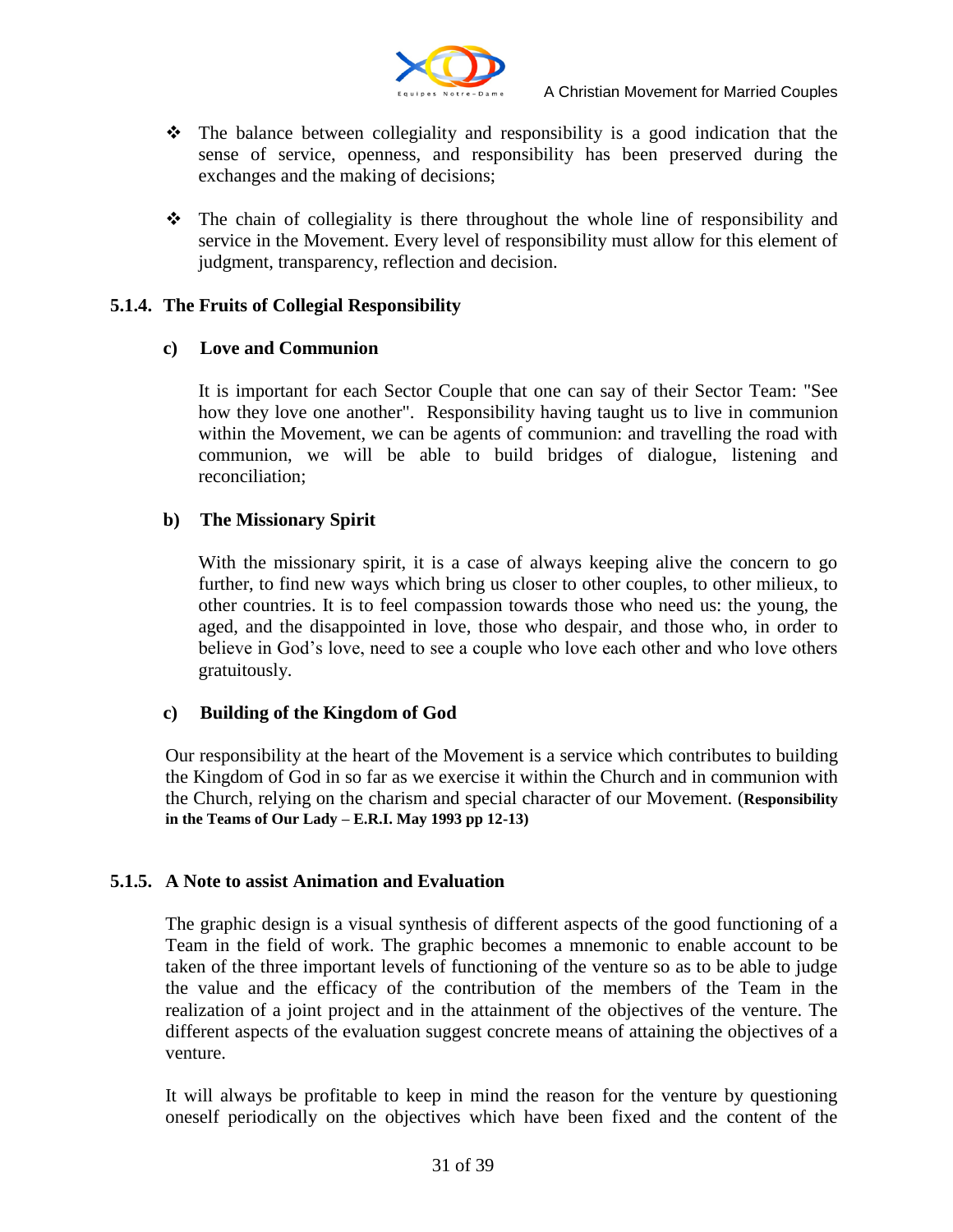

meeting and by clarifying the progress of the exchanges in order to attain the objectives.

Good relations between individuals encourage lots of exchanges. Accordingly, it is very important that people will feel confident in giving freely their opinions and making their proposals. In a spirit of collegiality one will see "Team formation" in an attitude of respect and fraternal acceptance of each other.

The attainment of the objectives is often guaranteed by the application of a certain number of rules which encourage the participation of all the members of the Team. The facilitator will see that these means are used to ensure the good working of the venture.

The three levels (content – climate - procedure) are complementary and the absence of any one puts at risk the attainment of the objective envisaged and the harmonious functioning of a meeting.



#### **Three Areas to Consider**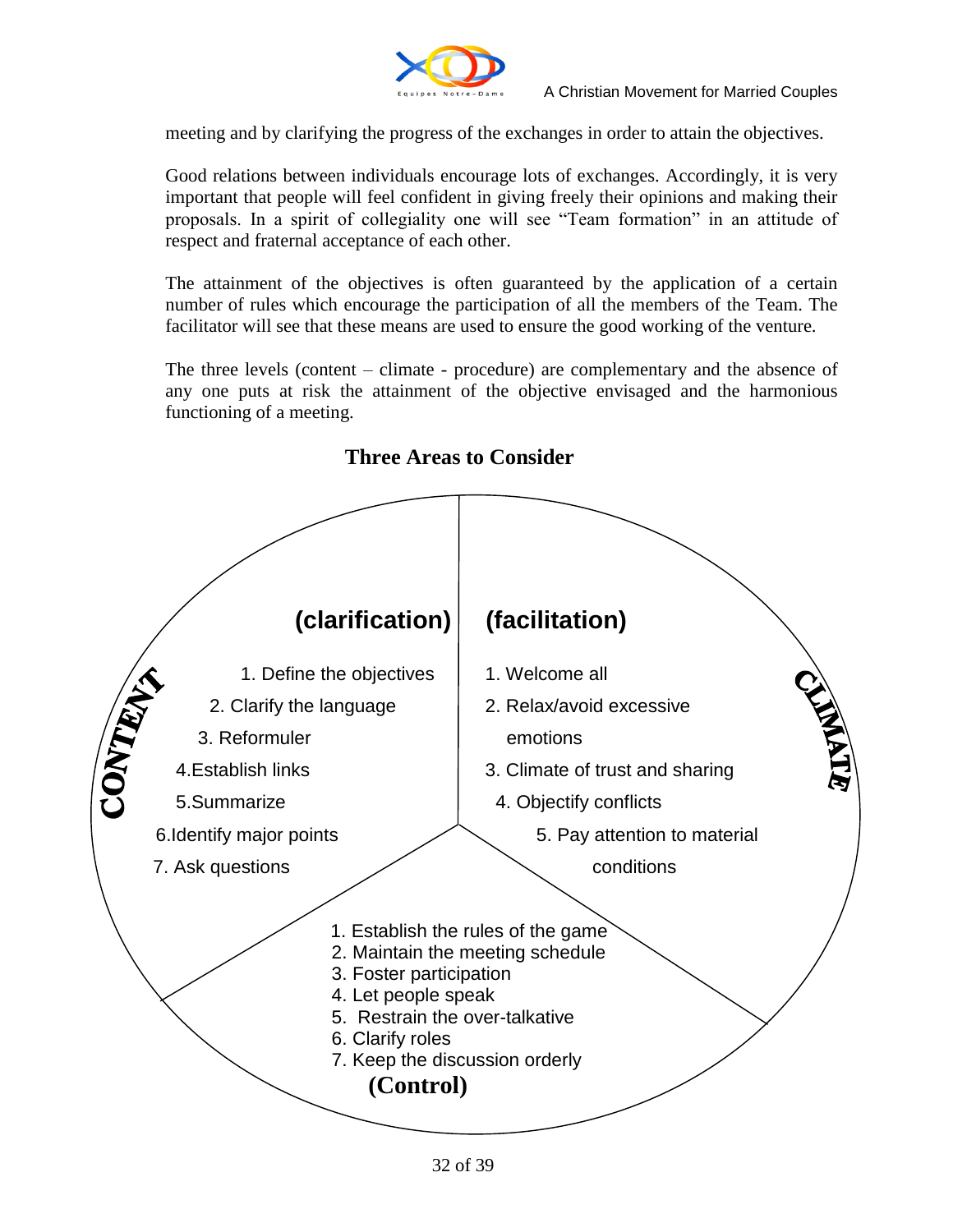

# A Christian Movement for Married Couples<br>
Droceduf<sup>e</sup>

#### **5.2.0. Coordination of the Sector Team:**

- $\bullet$  Collegially distribute the tasks and responsibilities within the Sector Team;
- Give clear tasks to couples of the Sector Team;
- Give occasional and specific tasks to couples of the Sector;
- **Encourage and support the couples in carrying out their tasks;**
- $\bullet$  With the couples involved evaluate the results of what they were asked to do.

#### **5.3.0. Animating and Bringing Life to the Sector**

The Sector Couple will work to create a **collegial spirit.** A large part of the Sector team meeting will be devoted to reflection and prayer, so that the Team will fully understand that the work undertaken will not be accomplished without the help of the Lord.

Without losing sight of the different aspects of their responsibilities, the Sector Couple, and the members of the Sector Team, will define together what they propose to do to enliven the Sector, at the same time, keeping in mind the following considerations:

- $\div$  To regard the couples and the base Teams as their clients;
- $\div$  To help the couples to be dynamic Christians;
- To exercise leadership by providing reflection, sensitivity, orientations and the definition of priorities;
- \* To create and maintain the unity and cohesion of the Sector, the Team members link to the Movement, and their getting to know each other;
- $\bullet$  To integrate the orientations of the Movement into the spiritual life of the couples;
- $\div$  To keep a reasonable balance as regards what is proposed to couples who are frequently very taken up with a variety of commitments; and
- \* To promote the charism of Teams of Our Lady and conjugal spirituality.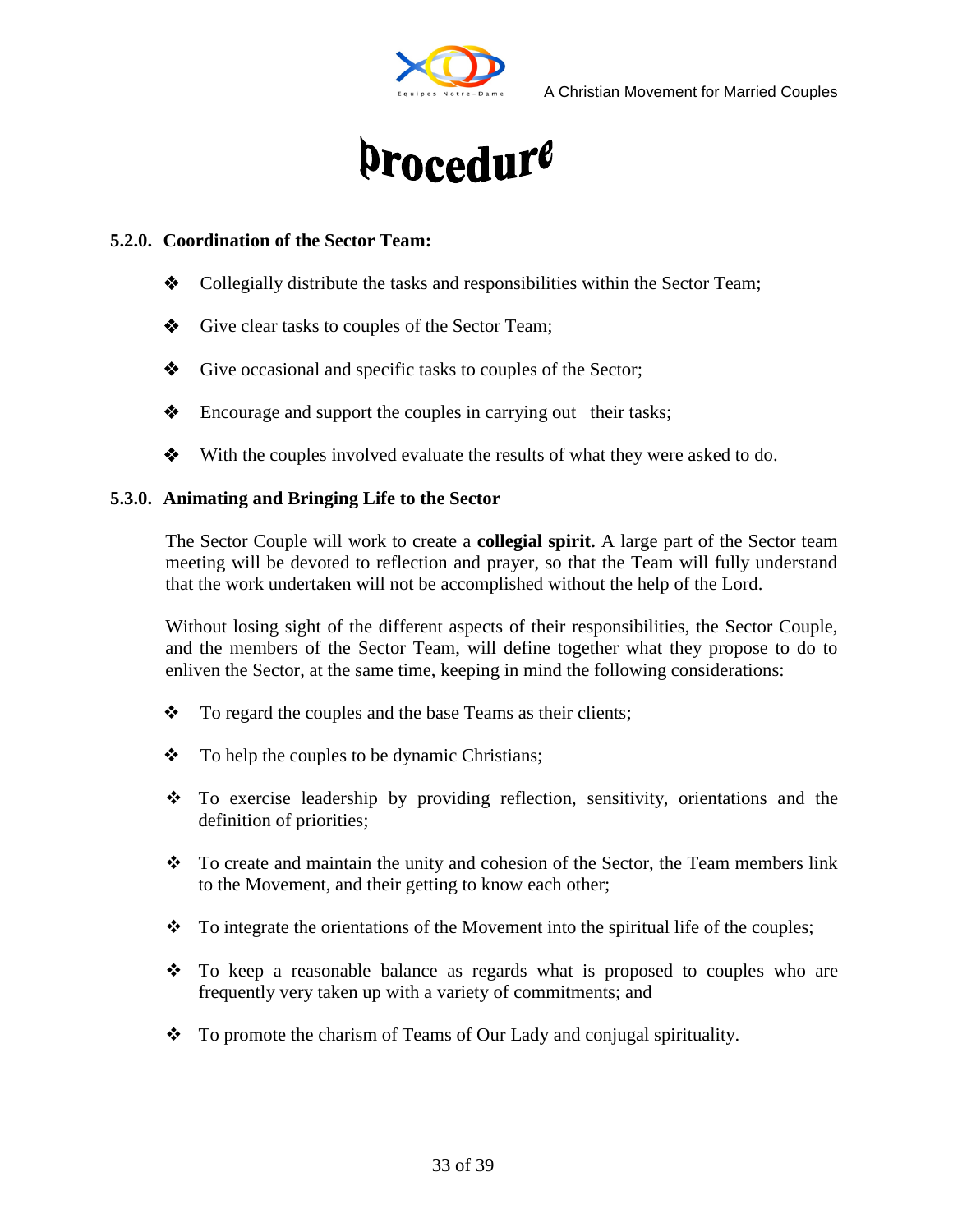

#### **5.4.0. Mobilization of Team Members**

So as to keep very much alive the motivation of the individuals and couples who have taken on responsibilities in the Sector (information, piloting, liaison, Sector Newsletter etc.) it is advisable that the Sector Couple should bring them together for a meeting during the year.

There are three stages in the involvement of people who take on a commitment:

- Recruitment; when making contact for the purpose of recruitment, emphasise the needs of couples and those of the Sector, refer to the capacity of the persons contacted for the particular responsibility, assess with them the signs of the times, challenge them with this being a call from God, reassure them of being accompanied by Christ, and witness to the joy of serving.;
- \* Formation; offer them a session of formation to support them in their commitment, describe their mandate and facilitate understanding the nature of the task. Every commitment is preceded, confirmed and consolidated by a formation which is especially for the particular service;
- \* Recharging the Batteries. Meet annually all those who are involved in the Sector to give food to their reflection on their commitment and their mission, to support them and encourage them by mutual experiences, and to stimulate them to continue their involvement in serving the couples and the Movement; and
- $\div$  Set aside a time for them to exchange their respective experiences and to encourage each other to continue their service. It can also be an occasion for giving thanks for the work of the Holy Spirit achieved through them.

The Sector Couple will play a more active part in this third stage. Being conscious of the difficulty of recruiting people for different responsibilities, the Sector Couples will need to deploy numerous and serious efforts to preserve their motivation and enthusiasm throughout the whole of their service.

#### **5.5.0. Passing on the Responsibility of a Sector.**

#### **5.5.1. The Succession of the Sector Couple.**

When the appointment of the new Sector Couple has been ratified by the Regional Couple, it would be extremely helpful that the outgoing Sector Couple should meet the new Sector Couple to inform them of the state of the Sector for which they are about to become responsible.

Although the new Couple have complete freedom of action and can exercise their own originality when taking charge of the Sector, they must none the less see that there is certain continuity in the functioning of the Sector and attending to outstanding matters.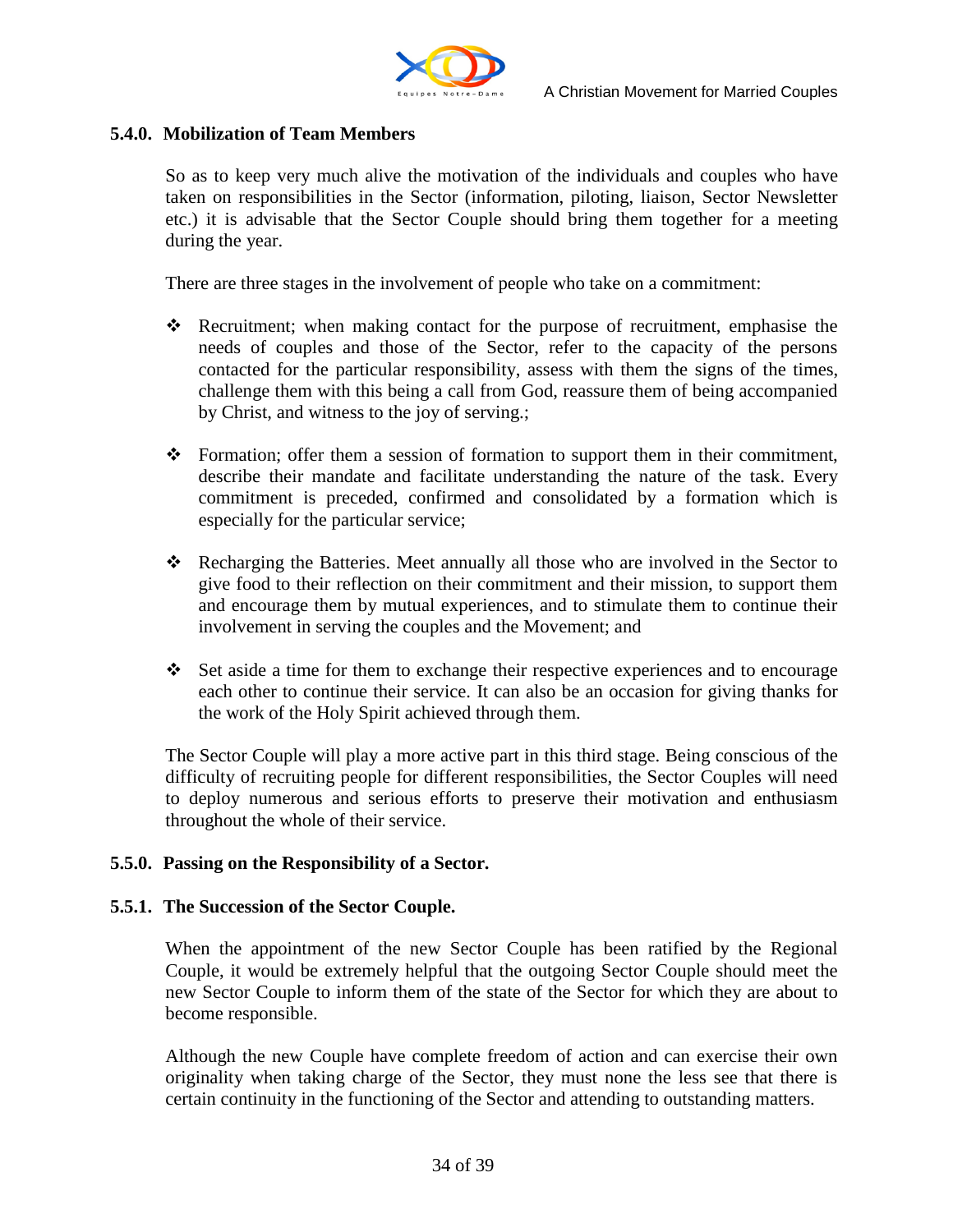

Also the Sector Couple will make a "photo" of the true state of the Sector c.f. 3.3.2 of this document.

#### **5.5.2. Transition to a New Sector Couple**

It is very important to devote a lot of time to considering how the transition from the old Sector Couple to the new should be carried out. The passing of responsibilities should be effected in whatever way is the most human and, for the Sector, the most efficient. What is being passed on is not just the matters in hand and the documents but the responsibility for a Sector. This involves two things: a formation session in order to grasp the significance of the responsibility and a satisfactory meeting between the couples involved in the transition. A good transition guarantees continuity in the life of the Sector.

Without going as far as developing a dependence which would hinder their creativity, their freedom of action and their initiative, the new Sector Couple could have recourse to the assistance of the former couple if they think it appropriate.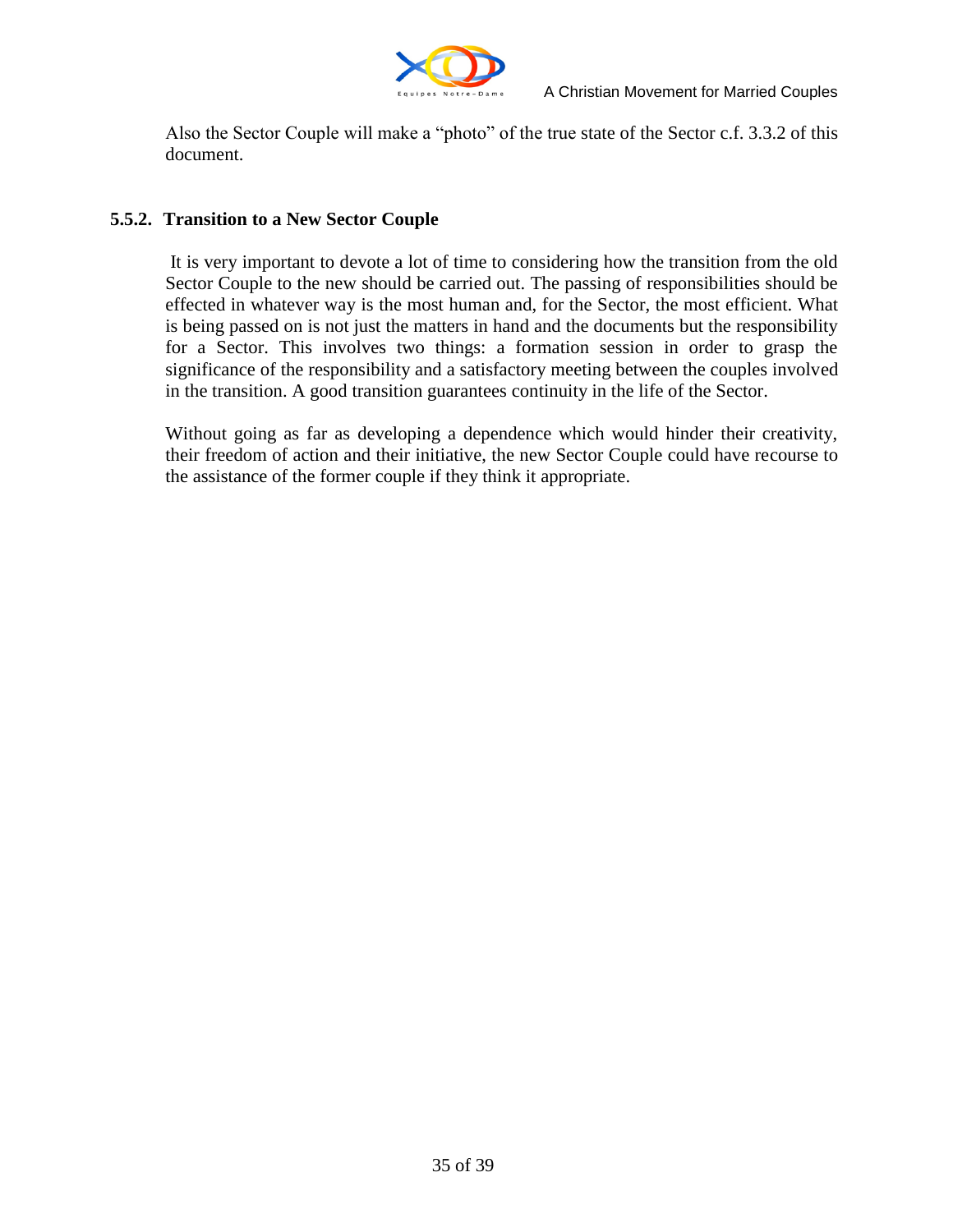

## **Chapter 6**

#### **The Regular Activities of the Sector**

#### **6.1.0. Defining the Task**

The most important part of this responsibility is to transmit the life of the Teams of Our Lady, to ensure the circulation of the life blood of the Movement.

It is well to limit the scope of the task of the Sector Couple so that they will be better able to concentrate their energies on breathing life into the Sector, creating the cohesion of the Sector, organizing the animation and encouraging the sense of belonging to the Movement. To achieve this, they will take care to delegate and share out the tasks and responsibilities amongst the members of the Sector Team.

#### **6.2.0. The Meetings of the Team Responsible Couples (R.C.s)**

#### **6.2.1. The Object of the meetings:**

- To maintain a strong link between the head, the Sector Couple, and the members of the base Teams;
- $\cdot \cdot$  To concern themselves with the cohesion of the Team members of the Sector in loyalty to the Movement;
- \* To organize at the beginning of the year a meeting of the Team responsible couples. This is an occasion for the Sector Couple to get to know the new R/C."s; this meeting will also enable the R.C.'s to get to know each other;
- $\bullet$  To explain liaison to the R.C.'s; it can take different forms;
- To encourage them to get to know each other through exchanging their experiences of Team life;
- To give to the Sector Couple the minutes of the annual assessment meetings, which remain confidential;
- These minutes will help the Sector Couples to get a better idea of the needs of the Teams, to see what the priorities are, to decide on a plan of action and to draw inspiration from them for the animation of the future activities of the Sector;
- To communicate relevant information; and
- \* To evaluate the activities and the life of the Sector during the previous year in the light of the plan of action adopted at the beginning of the year.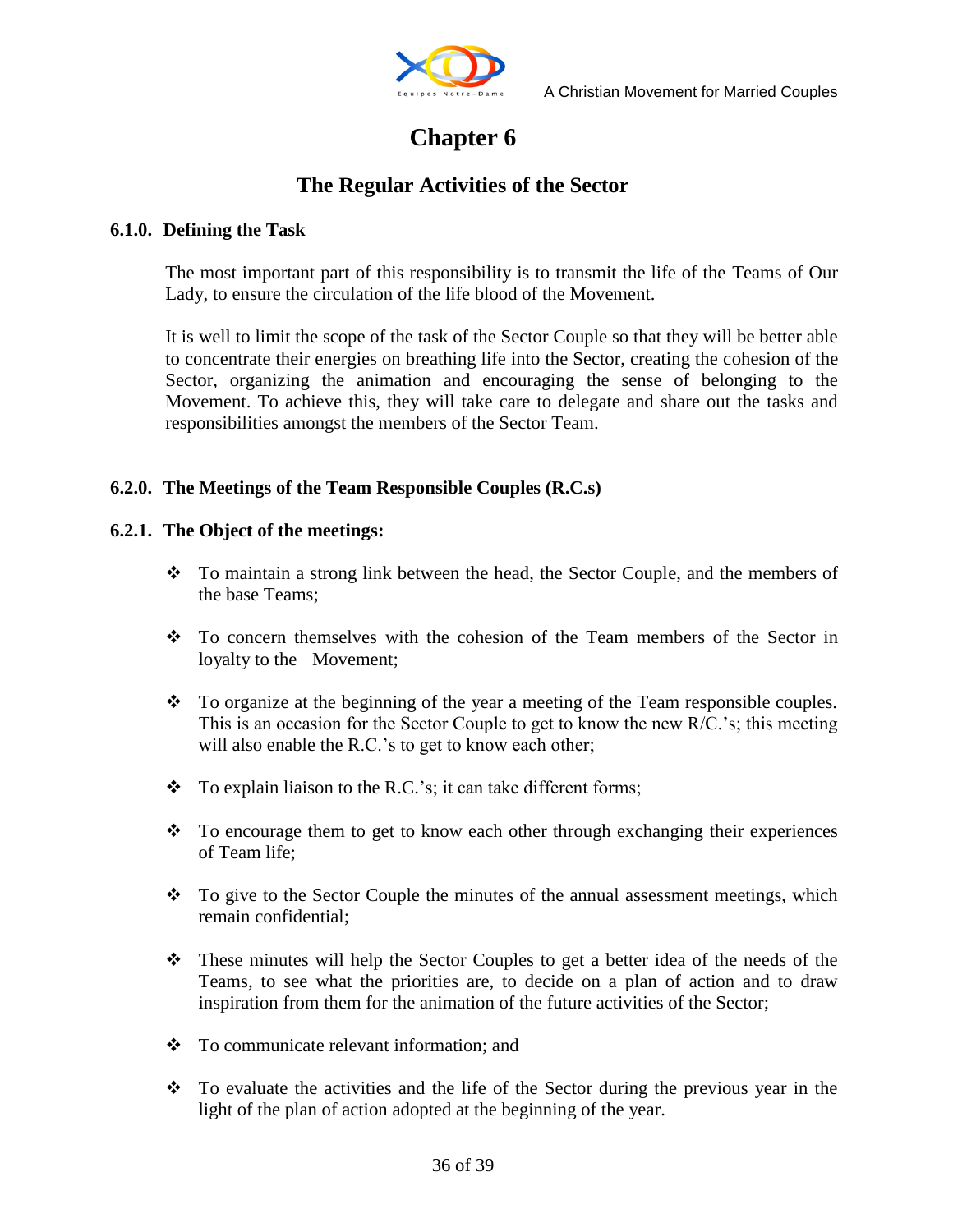

#### **6.2.2. Proposed Agenda**

In general the aim and character of the R.C. meetings are only slightly administrative. They should have their own particular form. Accordingly, they should have a working aspect. At the same time, without being a copy of the meeting of a base team, they can take inspiration from it and include:

- $\triangle$  A period of prayer;
- $\div$  Pooling, including the life of their Team and/or the life of the Sector;
- A period of reflection: with a content nourishing and revitalizing for themselves and for their Team; and
- $\bullet$  A period of sharing (in mixed Teams, if it is thought wise) on the preoccupations in regard to the orientations and the life of the Movement, the priorities of the Sector and of the teaching and the charism of the Teams of Our Lady or concerning the Sector's plan of action.

#### **6.3.0. Meeting with All the Team Couples of the Sector**

The Sector Couple and their Sector Team are completely free to put their creativity at the service of the Sector.

These meeting do not take the place of the monthly meetings of the base Team.

In order to stimulate greater participation in the life of the Sector, the activities of the Sector should not be too numerous.

These activities will be chosen in the light of the priorities gleaned from the minutes of the assessment meetings.

The objective of the varied activities is fraternity, renewing strength, deepening, formation and the sense of belonging to the Movement.

#### **6.4.0. Practical advice**

To encourage participation in the activities it is advisable to take into account couples" needs and their state of mind.

Here are some practical suggestions:

 Bear in mind those couples, where both work, have very little free time, and have problems in having their children taken care of;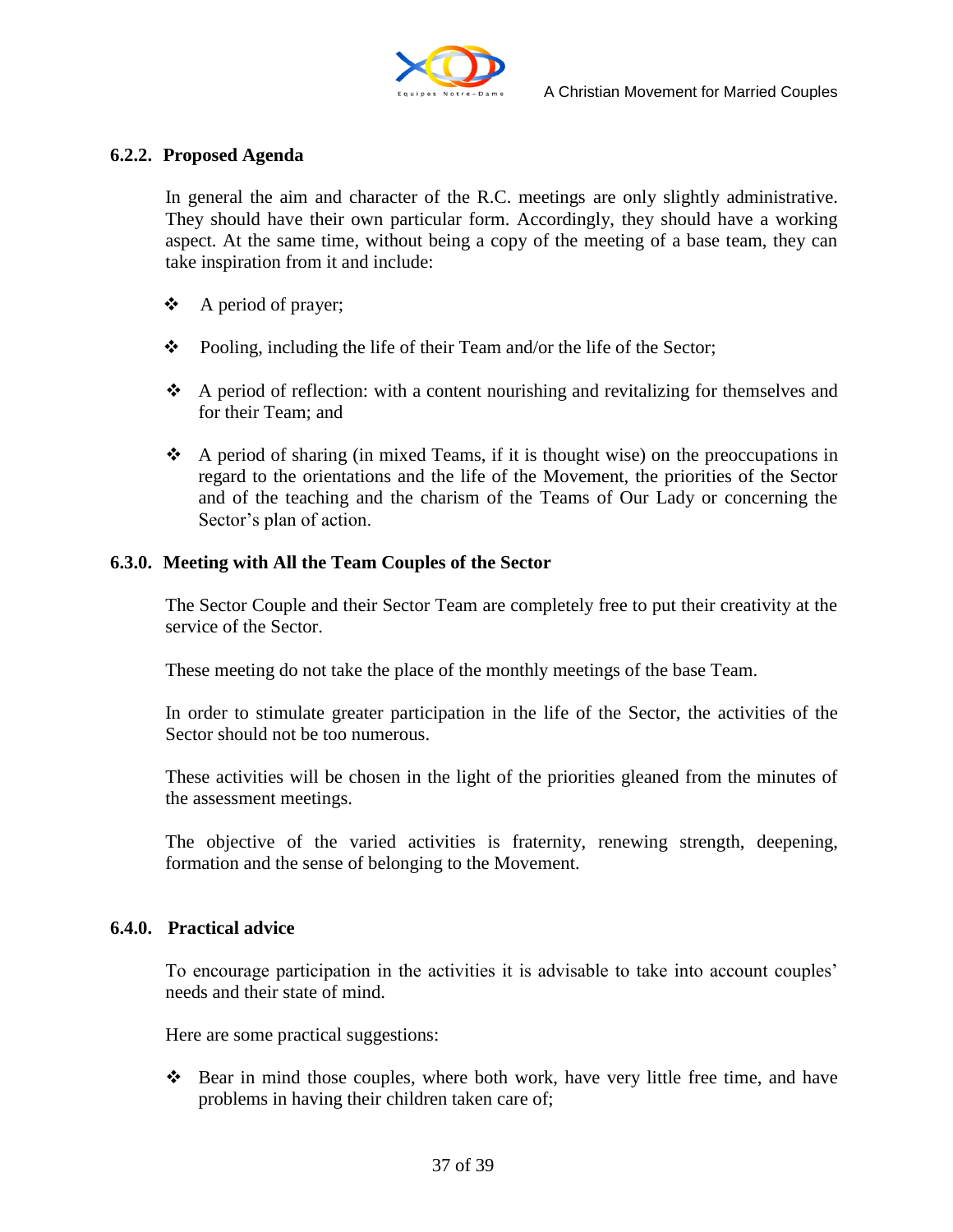

- Inform the neighbouring Sectors of any strength renewing activities being organized in order to enable them to participate;
- \* Assist a new couple to settle into an existing Team;
- Invite couples to some of the activities of the Sector with the aim of promoting the Movement;
- \* Prepare a form to be used at the assessment meetings of the base Teams; and
- $\div$  Explain the spirit, the purpose and the usefulness of the subscription, and how it is used.

## **CONCLUSION**

- Responsibility for a Sector is of both a human and spiritual order;
- $\div$  If it is valuable to acquire competencies, it is equally valuable to draw near to the Lord. Daily prayer, the Eucharist, and regular reading of the Word of God are the privileged means for drawing close to the Lord and becoming submissive to His will;
- The Sector Couple and their Team must remain faithful to their commitments, out of love for the Lord and love of those for whom they are responsible;
- The role of the Sector Couple is to act as a guide and a pastor;
- The role of the Sector Couple is a role of spiritual animation. To animate a Sector is to give it life; and
- The Sector Couple wish to live as Disciples of Christ: they are there to love and serve the other members of the Sector as if they were the Christ and as if they themselves were the Christ.